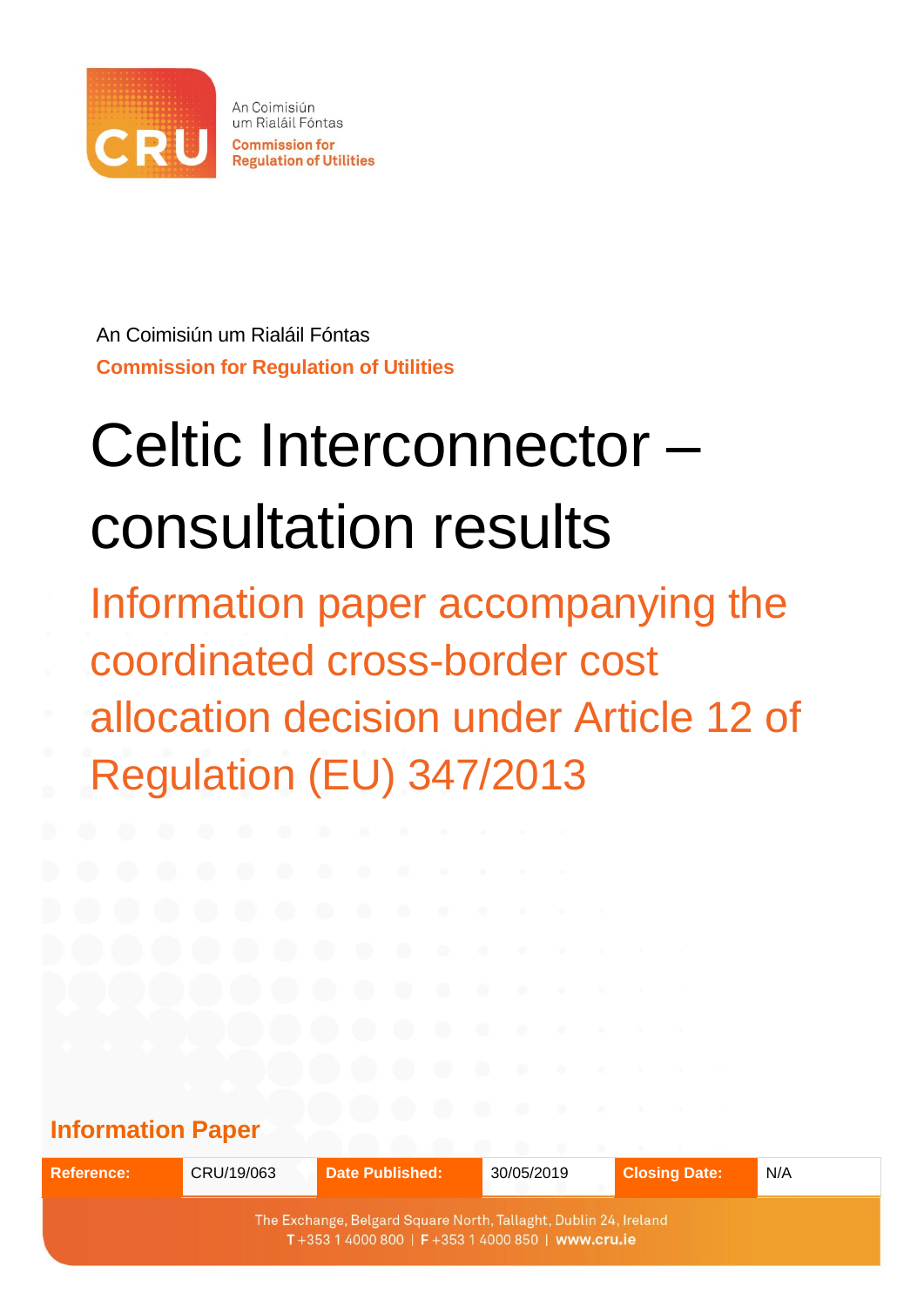# **Executive Summary**

This information paper is further to the CRU's consultation paper on Celtic Interconnector's investment request [\(CRU/18/265\)](https://www.cru.ie/document_group/celtic-electricity-interconnector/). It addresses the key issues raised in response to our consultation, and also accompanies our cross-border cost allocation (CBCA) decision issued jointly with the French Commission de Régulation de l'Énergie (CRE) on 29 April 2019 [\(CRU/19/051\)](https://www.cru.ie/document_group/celtic-electricity-interconnector/). We note that the CBCA decision has been issued in advance of this information paper to give the project promoters sufficient time to prepare an application for the European Union's financial assistance. Notwithstanding this time lag, we ensure that all the feedback discussed in this paper was brought to our attention in the joint decisionmaking process with the CRE, and is duly reflected in the CBCA decision.

In September 2018, the transmission system operators (TSOs) of Ireland and France submitted an investment request for the development of the Celtic Interconnector to the relevant national regulatory authorities (NRAs), the CRU and the CRE respectively.

As part of their submission, the TSOs requested the NRAs to decide on cross-border allocation of Celtic's investment costs between Ireland and France and their inclusion in each country's tariffs under Article 12 of Regulation (EU) 347/2013.

Between 20 December 2018 and 15 February 2019, the NRAs held public consultations on the Celtic investment request in Ireland and France.

Having carefully considered stakeholders' feedback, the NRAs have reached an agreement on the way costs should be shared between Ireland and France taking into account the expected economic benefits from the project for each country and the European Union's financial assistance.

The joint cross-border cost allocation decision has been issued on 29 April 2019 [\(CRU/19/051\)](https://www.cru.ie/document_group/celtic-electricity-interconnector/) and its key elements are as follows:

- Up to the project's estimated investment costs (930 M€), 65% of investment costs will be allocated to Ireland, and 35% to France.
- Operations & maintenance (O&M) costs and revenues from congestion rents will be shared 50/50 between EirGrid and RTE.
- The feasibility of the project is contingent on substantial EU financial assistance covering at least 60% of the project's estimated investment costs. This support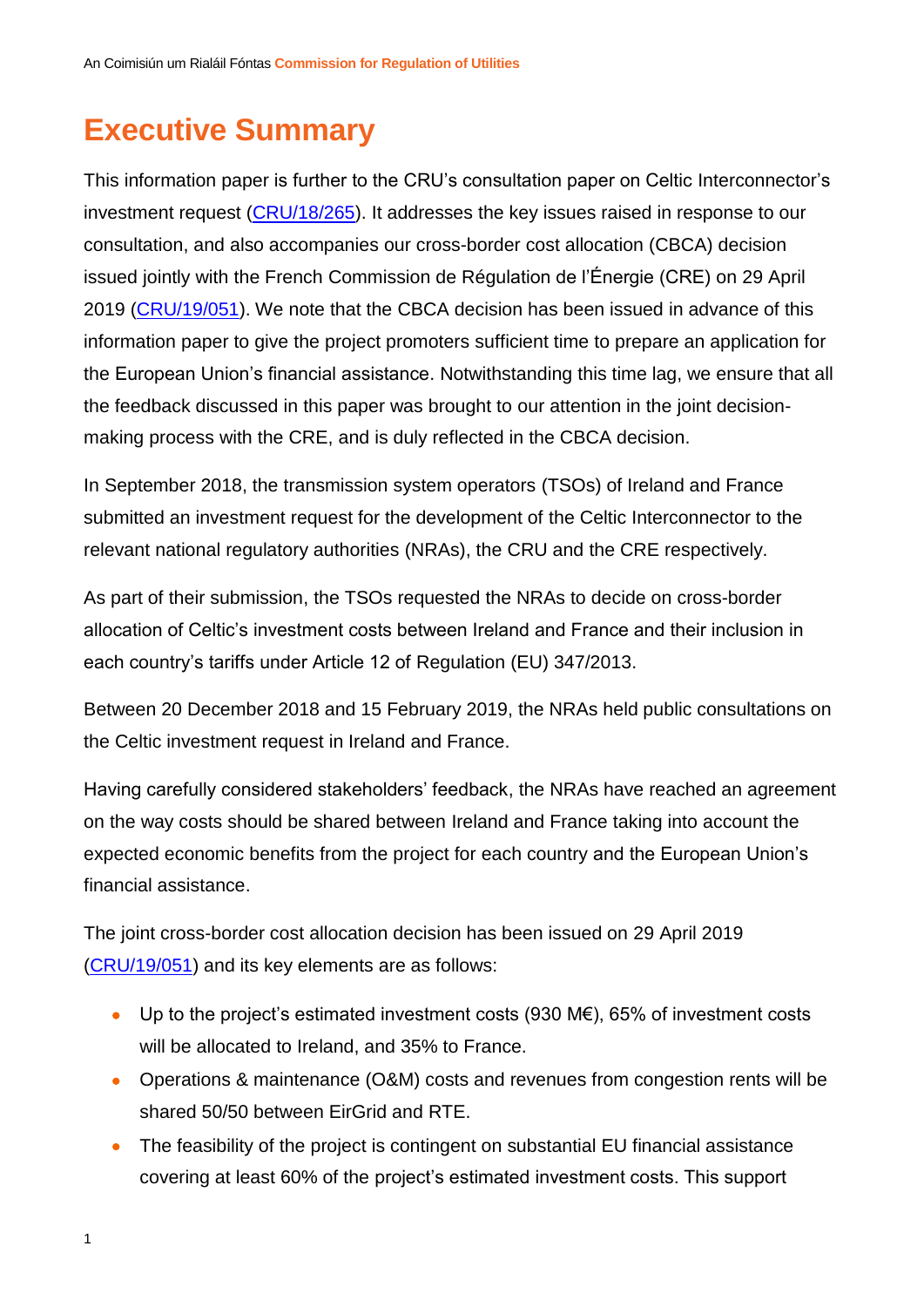should be shared between EirGrid and RTE to match the cost-allocation agreement (i.e. 65% for EirGrid, 35% for RTE).

- Should the EU financial assistance not reach 60% of the project's estimated investment costs, the NRAs will review the cost allocation decision.
- Cost overruns, if any, will be shared 50/50 between EirGrid and RTE. In addition, any amount of the CEF grant above the minimum requested (i.e. > 60%) will be ringfenced to cover any potential cost overruns.
- The NRAs will develop appropriate incentives for the TSOs to minimise the risk of cost overruns.
- The TSOs will submit periodic cost estimate reviews to the NRAs and in addition, report to the NRAs on any material changes in cost estimate without delay.
- The TSOs shall not commit any significant expenses until procurement of the infrastructure is complete and the overall cost of the main supply contracts (including cables) is known.
- Should the cost of these contracts materially exceed the estimated costs (i.e. by 20%) or should the total costs of the project be reviewed significantly upwards (i.e. by 20%), the NRAs will consult with the project parties and review this decision in order to reconsider the opportunity to invest in the project and/or the cross-border cost allocation decision regarding cost overruns.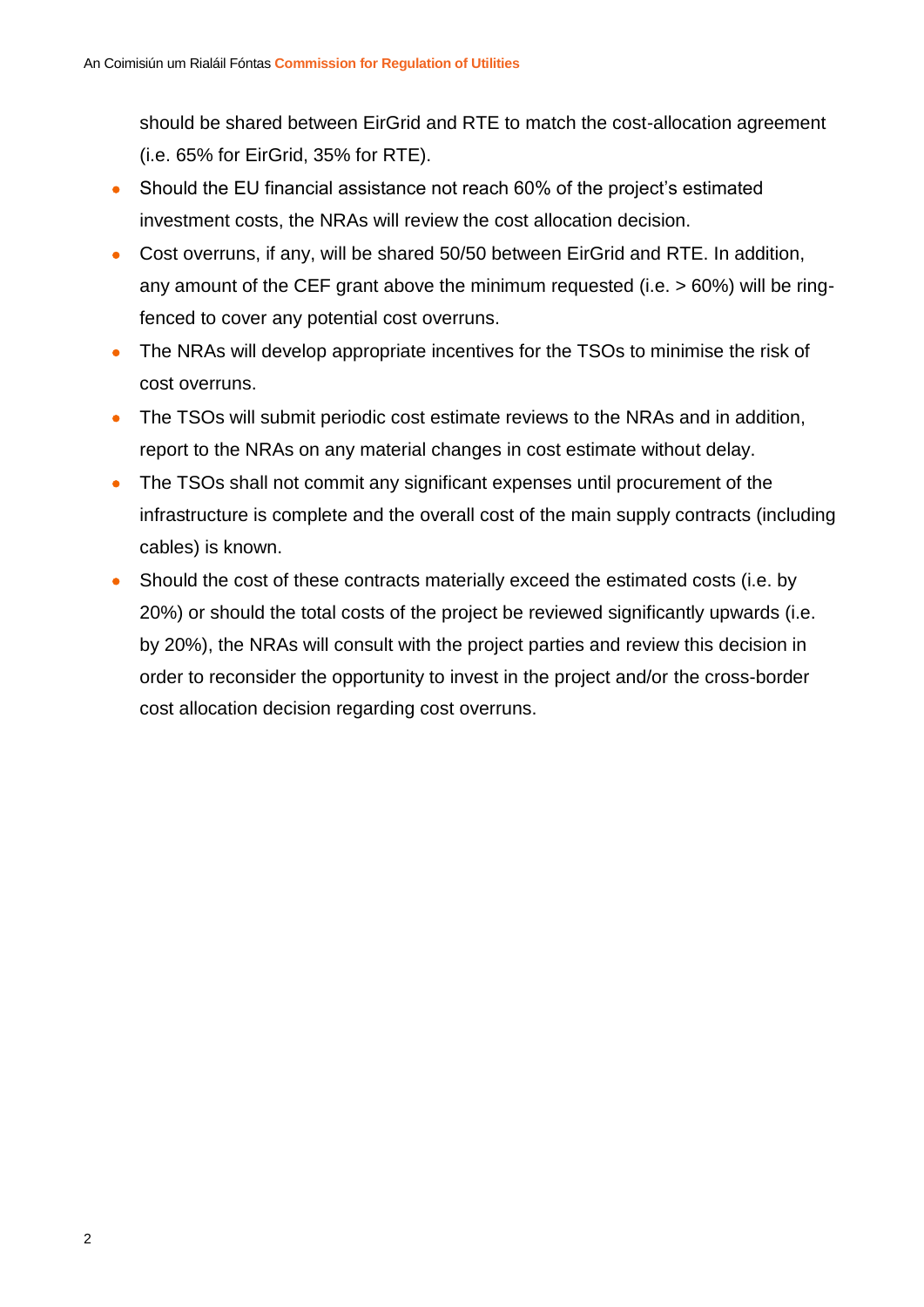### **Public Impact Statement**

Electricity interconnectors, such as the Celtic project, are physical links which allow the transfer of electricity across borders. New interconnectors should be built only to the extent that they benefit the public at large. That is, as long as the benefits of adding interconnection capacity outweigh or are equal to the costs.

Connecting to different markets, with different demand profiles and generation mixes, could be particularly beneficial for Ireland, as it would:

- bring savings in generation costs, including fuel, variable operations and maintenance as well as carbon costs. This would increase socio-economic welfare.
- facilite the integration of more renewable energy by reducing curtailment of existing renewable generators and allow more renewable energy onto the system, helping Ireland achieve its renewable targets.
- diversify Ireland's energy supply, helping to reduce and spread security of supply risks. This is particularly the case of investing in different interconnectors, connecting to different markets.

We also note that commissioning new interconnectors in Ireland may be necessary for meeting the European Commission's 2030 interconnection targets. In particular, should the United Kingdom leave the EU internal energy market, Ireland would be at risk of becoming completely isolated from this market, with a potential knock-on effect on electricity prices.

Building a new interconnector can be costly for the Irish consumers, depending on the way it is regulated and funded. In reaching the cross-border cost allocation agreement, the CRU has given due regard to its principal objective to protect the public interest, and its general duties and functions under EU and national laws. In particular, due consideration has been given to ensuring that Irish consumers do not contribute financially to the Celtic project where the benefits do not justify such a financial contribution.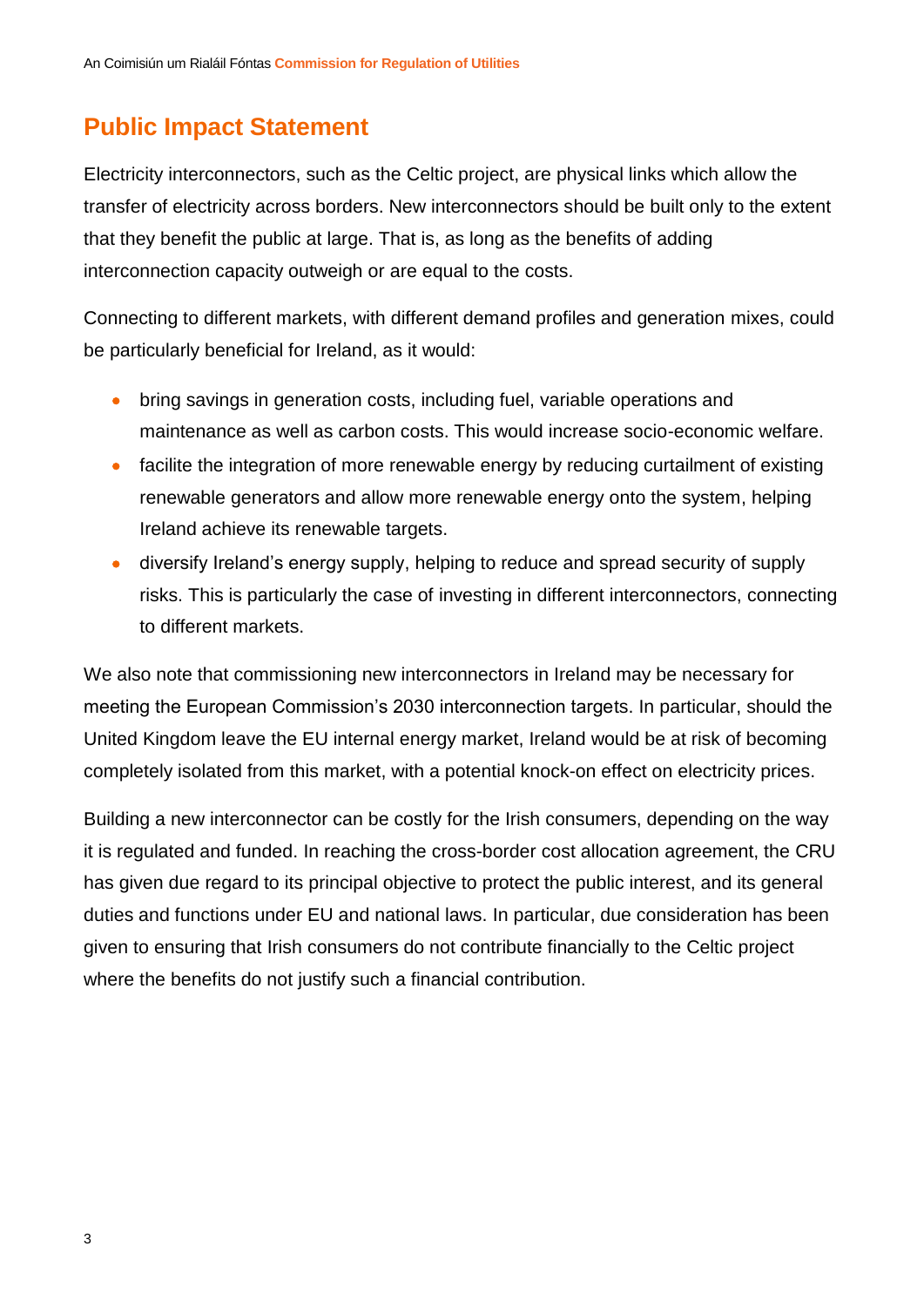# **Table of Contents**

| 1              |       |  |  |
|----------------|-------|--|--|
|                | 1.1   |  |  |
|                | 1.2   |  |  |
|                | 1.3   |  |  |
|                | 1.4   |  |  |
| $\overline{2}$ |       |  |  |
|                | 2.1   |  |  |
|                | 2.2   |  |  |
|                | 2.2.1 |  |  |
|                | 2.2.2 |  |  |
|                | 2.3   |  |  |
|                | 2.3.1 |  |  |
|                | 2.3.2 |  |  |
|                | 2.3.3 |  |  |
|                | 2.3.4 |  |  |
|                | 2.4   |  |  |
|                | 2.4.1 |  |  |
|                | 2.4.2 |  |  |
|                | 2.5   |  |  |
|                | 2.6   |  |  |
|                | 2.7   |  |  |
| 2.8            |       |  |  |
|                | 2.9   |  |  |
| 3              |       |  |  |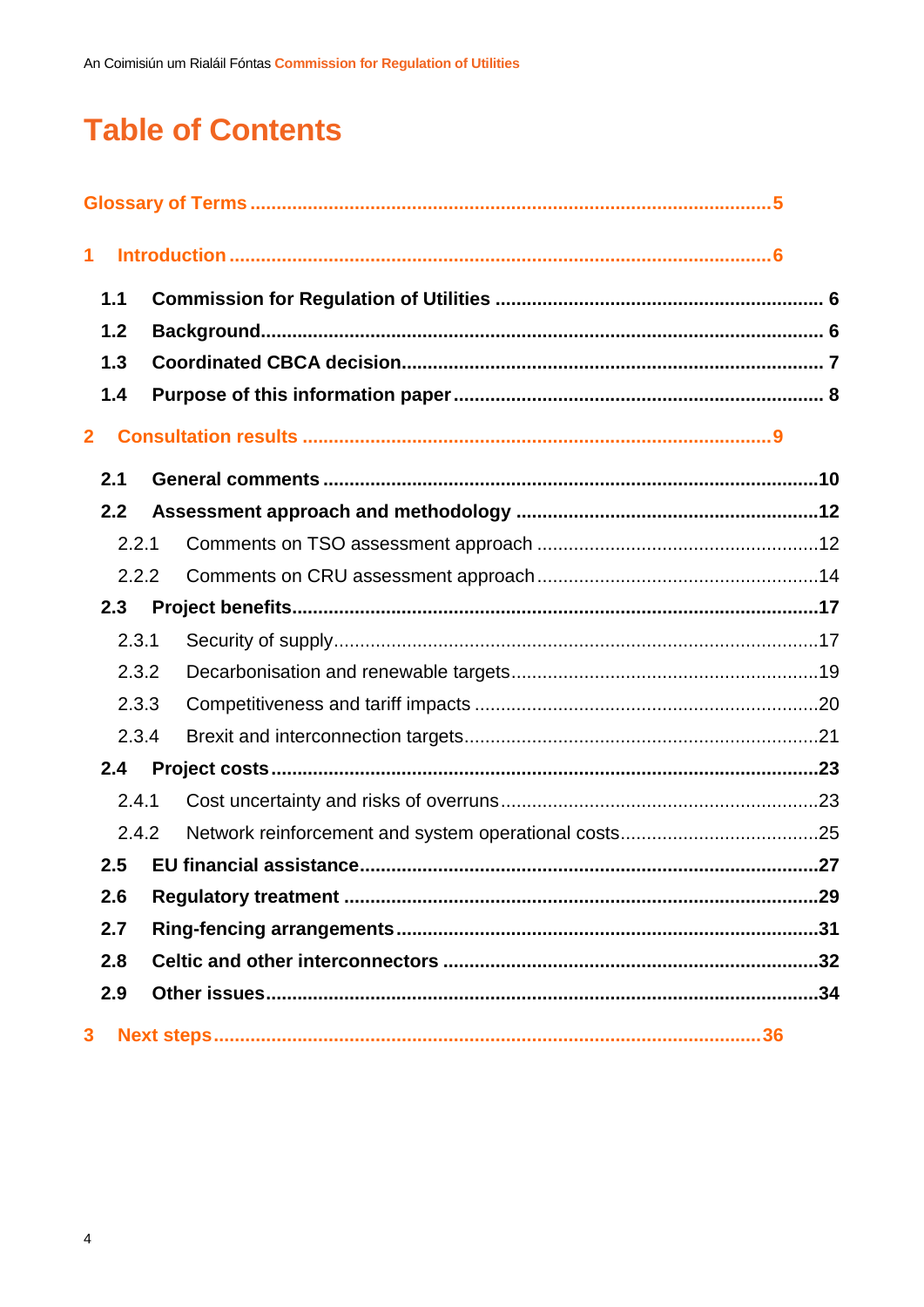# <span id="page-5-0"></span>**Glossary of Terms**

| <b>Term or Acronym</b> | <b>Definition or Meaning</b>                                                                                                                   |
|------------------------|------------------------------------------------------------------------------------------------------------------------------------------------|
| <b>CBA</b>             | cost benefit analysis                                                                                                                          |
| <b>CBCA</b>            | cross-border cost allocation                                                                                                                   |
| <b>CEF</b>             | <b>Connecting Europe Facility</b>                                                                                                              |
| <b>CRE</b>             | Commission de régulation de l'énergie (Energy Regulatory<br>Commission, NRA in France)                                                         |
| <b>CRU</b>             | <b>Commission for Regulation of Utilities</b>                                                                                                  |
| DS <sub>3</sub>        | delivering a secure, sustainable electricity system (DS3 programme)                                                                            |
| <b>EirGrid</b>         | transmission system operator in Ireland and Celtic's project promoter                                                                          |
| <b>ENTSO-E</b>         | European Network of Transmission System Operators for Electricity                                                                              |
| <b>EU</b>              | European Union                                                                                                                                 |
| <b>EWIC</b>            | East-West Interconnector                                                                                                                       |
| <b>GB</b>              | <b>Great Britain</b>                                                                                                                           |
| <b>HVDC</b>            | high voltage direct current                                                                                                                    |
| <b>I-SEM</b>           | Integrated Single Electricity Market (project)                                                                                                 |
| IE                     | Ireland                                                                                                                                        |
| <b>LNG</b>             | liquefied natural gas                                                                                                                          |
| <b>NPV</b>             | net present value                                                                                                                              |
| <b>NRA</b>             | national regulatory authority (i.e. CRU in Ireland, CRE in France)                                                                             |
| <b>O&amp;M</b>         | operations and maintenance (costs)                                                                                                             |
| Ofgem                  | Office of Gas and Electricity Markets (NRA for Great Britain)                                                                                  |
| <b>PCI</b>             | project of common interest                                                                                                                     |
| <b>RAB</b>             | regulatory asset base                                                                                                                          |
| <b>RES</b>             | renewable energy sources                                                                                                                       |
| <b>RTE</b>             | Réseau de Transport d'Électricité (Electricity Transmission Network) –<br>transmission system operator in France and Celtic's project promoter |
| <b>SEM</b>             | <b>Single Electricity Market</b>                                                                                                               |
| <b>TEN-E</b>           | trans-European networks for energy                                                                                                             |
| <b>TLAFs</b>           | transmission loss adjustment factors                                                                                                           |
| <b>TSO</b>             | transmission system operator                                                                                                                   |
| <b>TYNDP</b>           | ten-year network development plan                                                                                                              |
| <b>WACC</b>            | weighted average cost of capital                                                                                                               |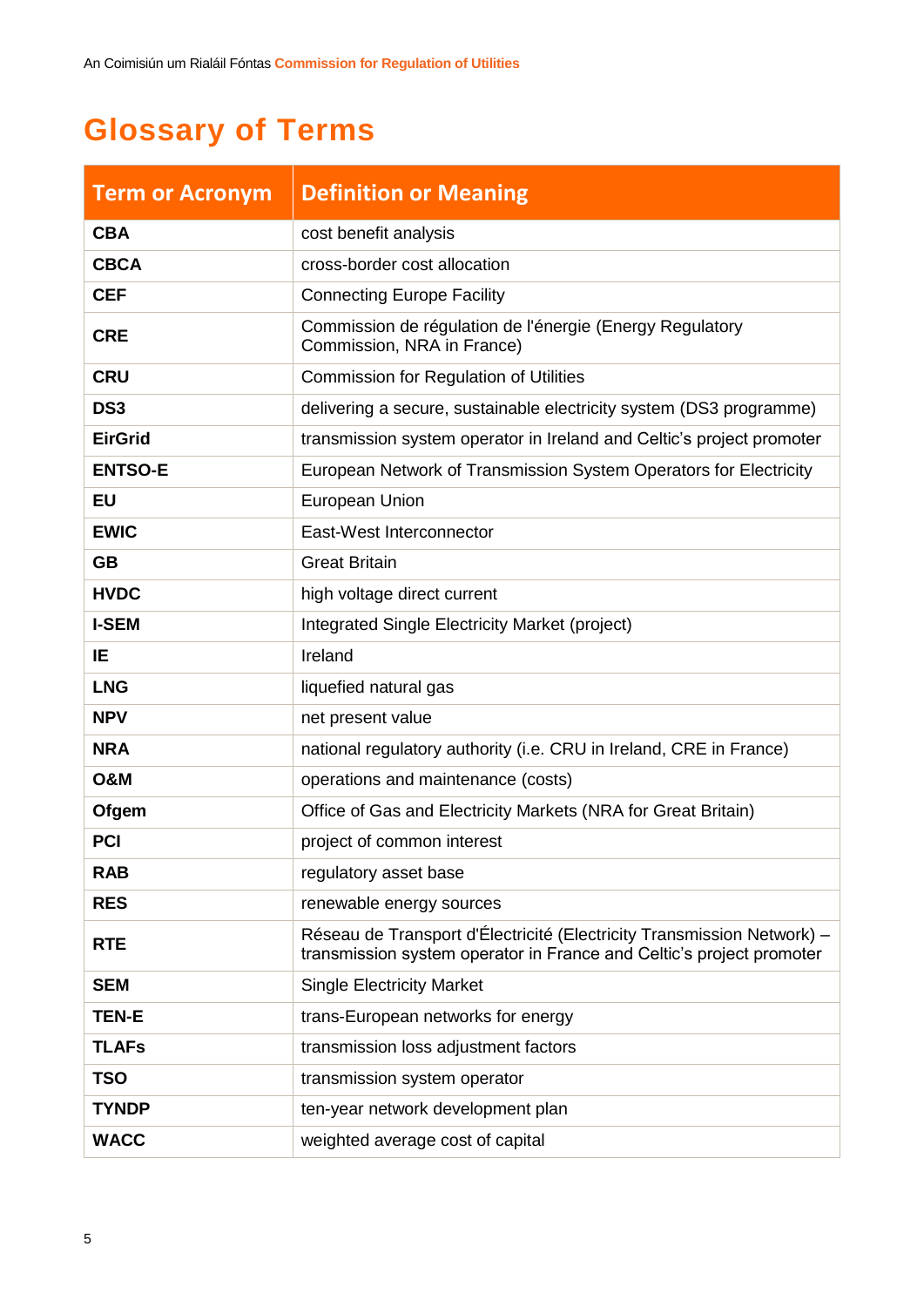# <span id="page-6-0"></span>**1 Introduction**

### <span id="page-6-1"></span>**1.1 Commission for Regulation of Utilities**

The Commission for Regulation of Utilities (CRU) is Ireland's independent energy and water regulator and has a wide range of economic, customer protection and safety responsibilities. The strategic objectives of the CRU and its mission, vision and values are focused on protecting the interests of the public in terms of energy safety, energy security and consumer rights.

Further information on the CRU's role and relevant legislation can be found on the CRU's website at [www.cru.ie.](http://www.cru.ie/)

### <span id="page-6-2"></span>**1.2 Background**

The Celtic Interconnector (Celtic) is a subsea electrical cable linking electricity transmission systems of Ireland and France, with a capacity of 700MW. Celtic's project promotors are EirGrid and Réseau de Transport d'Électricité (RTE), the transmission system operators (TSOs) of Ireland and France. Celtic belongs to the projects of common interest (PCIs) which are considered key in reaching the EU internal energy market objectives. Under Regulation (EU) 347/2013 (TEN-E Regulation), PCIs can benefit from streamlined planning processes, improved regulatory conditions and funding mechanisms, such as EU financial assistance from the Connecting Europe Facility (CEF).

Article 12 of the TEN-E Regulation provides for cross-border cost allocation (CBCA) allowing countries to share the costs of PCIs based on the benefits that accrue to these countries as a result of implementing the projects. This mechanism is particularly useful where a project's benefits are not evenly distributed between the countries paying for the investment (hosting countries) or where significant benefits accrue to other (non-hosting) countries. A hosting country may not want to pay for a project where the costs outweigh its expected benefits. CBCA aims to correct this by ensuring that countries benefiting from the PCI compensate countries that are negatively impacted.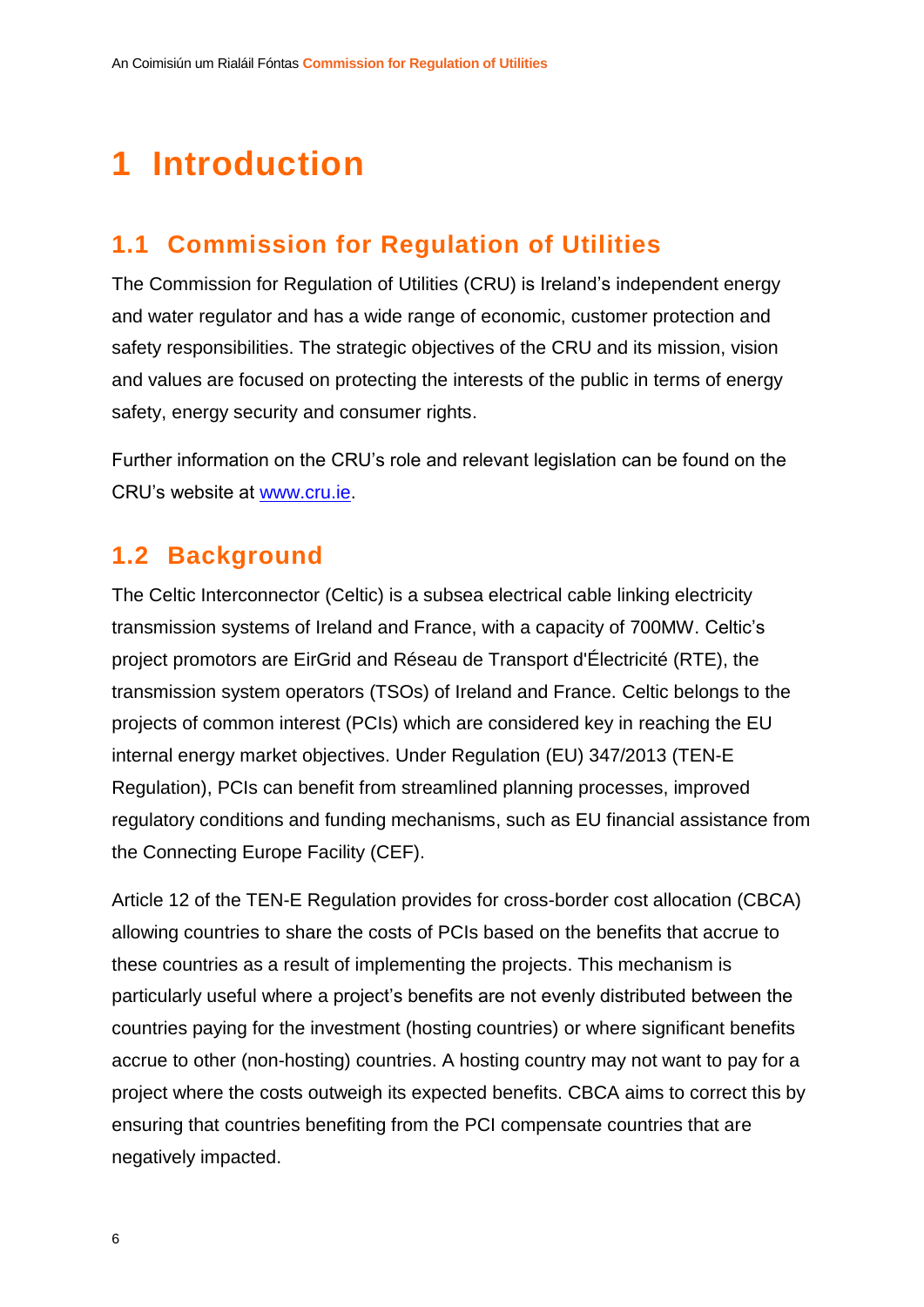CBCA decisions are taken by the relevant national regulatory authorities (NRAs) which should ensure that the project's impact on national tariffs does not represent a disproportionate burden for energy consumers and also consider possible need for financial support. Article 14 of the TEN-E Regulation provides the eligibility criteria for EU financial assistance. To be eligible, PCIs must have demonstrated through a cost-benefit analysis (CBA) that the project would generate significant positive externalities; that the project has received a CBCA decision; and that the project would not otherwise be commercially viable according to the business plan and other assessments carried out.

# <span id="page-7-0"></span>**1.3 Coordinated CBCA decision**

In September 2018, the TSOs submitted an investment request for the development of Celtic to the relevant NRAs, the CRU and the French Commission de Régulation de l'Énergie (CRE).

As part of their submission, the TSOs requested the NRAs to decide on cross-border allocation of Celtic's investment costs between Ireland and France and their inclusion in each country's tariffs under Article 12 of the TEN-E Regulation.

Between 20 December 2018 and 15 February 2019, the NRAs held public consultations on the Celtic investment request in Ireland and France. The CRU's consultation paper [\(CRU/18/265\)](https://www.cru.ie/document_group/celtic-electricity-interconnector/) received 15 responses.

Having carefully considered stakeholders' feedback, the NRAs have reached an agreement on the way costs should be shared between Ireland and France, taking into account the expected economic benefits from the project for each country as demonstrated by the TSO and the CRU CBAs, and EU financial assistance.

The joint cross-border cost allocation decision has been issued on 29 April 2019 [\(CRU/19/051\)](https://www.cru.ie/document_group/celtic-electricity-interconnector/) and its key elements are as follows:

- 65% of the project's estimated investment costs (€930m) will be allocated to Ireland, and 35% to France.
- Operations & maintenance (O&M) costs and revenues from congestion rents will be shared 50/50 between EirGrid and RTE.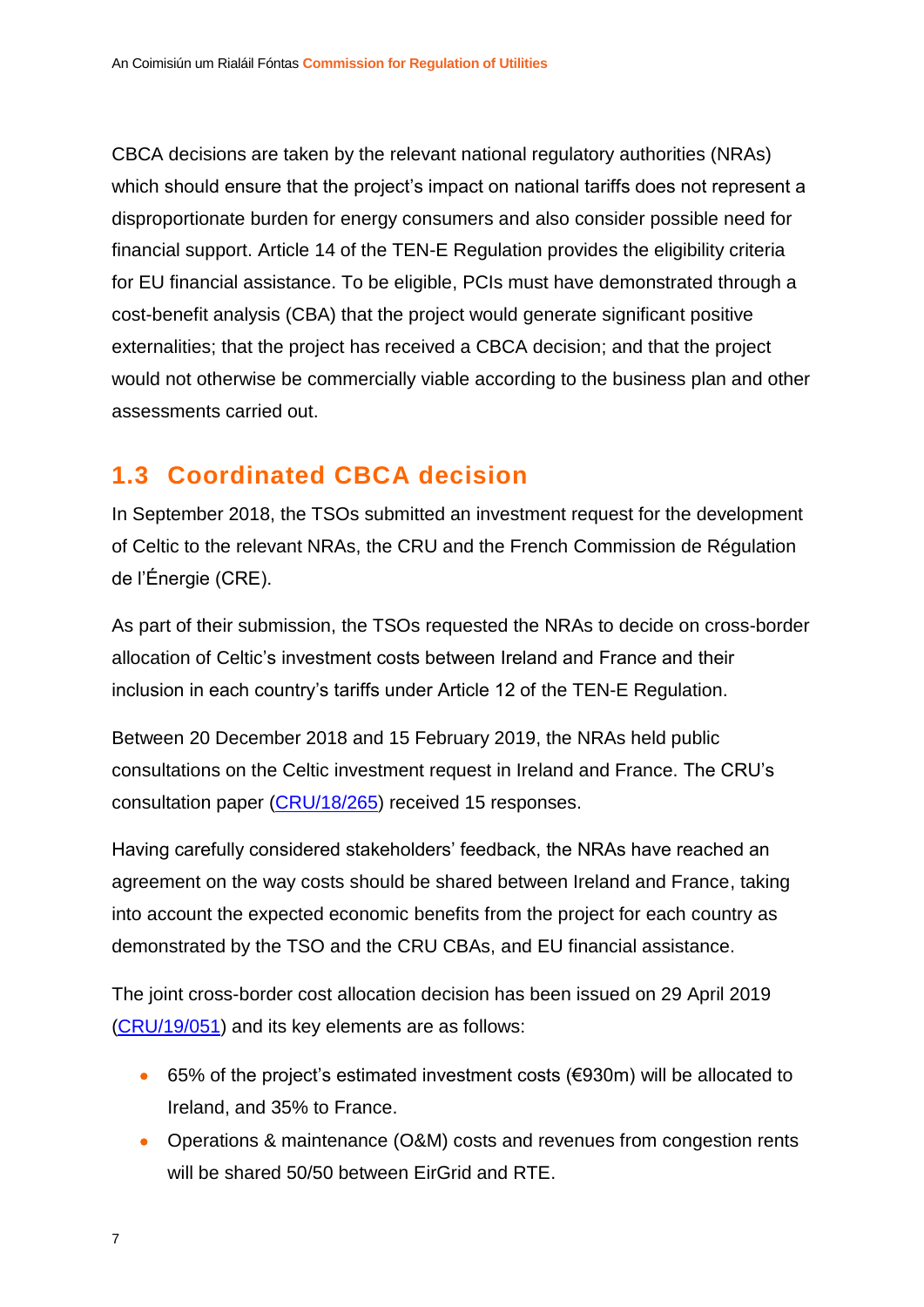- The feasibility of the project is contingent on substantial EU financial assistance covering at least 60% of the project's estimated investment costs. This support should be shared between EirGrid and RTE to match the costallocation agreement (i.e. 65% for EirGrid, 35% for RTE). Should the EU financial assistance not reach 60% of the project's estimated investment costs, the NRAs will review the cost allocation decision.
- Cost overruns, if any, will be shared 50/50 between EirGrid and RTE. In addition, any amount of the CEF grant above the minimum requested (i.e. > 60%) will be ring-fenced to cover any potential cost overruns.
- The NRAs will develop appropriate incentives for the TSOs to minimise the risk of cost overruns.
- The TSOs will submit periodic cost estimate reviews to the NRAs and in addition, report to the NRAs on any material changes in cost estimate without delay.
- The TSOs shall not commit any significant expenses until procurement of the infrastructure is complete and the overall cost of the main supply contracts (including cables) is known.
- Should the cost of these contracts materially exceed the estimated costs (i.e. by 20%) or should the total costs of the project be reviewed significantly upwards (i.e. by 20%), the NRAs will consult with the project parties and review this decision in order to reconsider the opportunity to invest in the project and/or the cross-border cost allocation decision regarding cost overruns.

### <span id="page-8-0"></span>**1.4 Purpose of this information paper**

This information paper is further to the CRU consultation paper on the Celtic investment request [\(CRU/18/265\)](https://www.cru.ie/document_group/celtic-electricity-interconnector/) and accompanies the joint CBCA decision taken by the NRAs [\(CRU/19/051\)](https://www.cru.ie/document_group/celtic-electricity-interconnector/). It summarises stakeholders' feedback to the consultation and addresses the key issues raised by the respondents.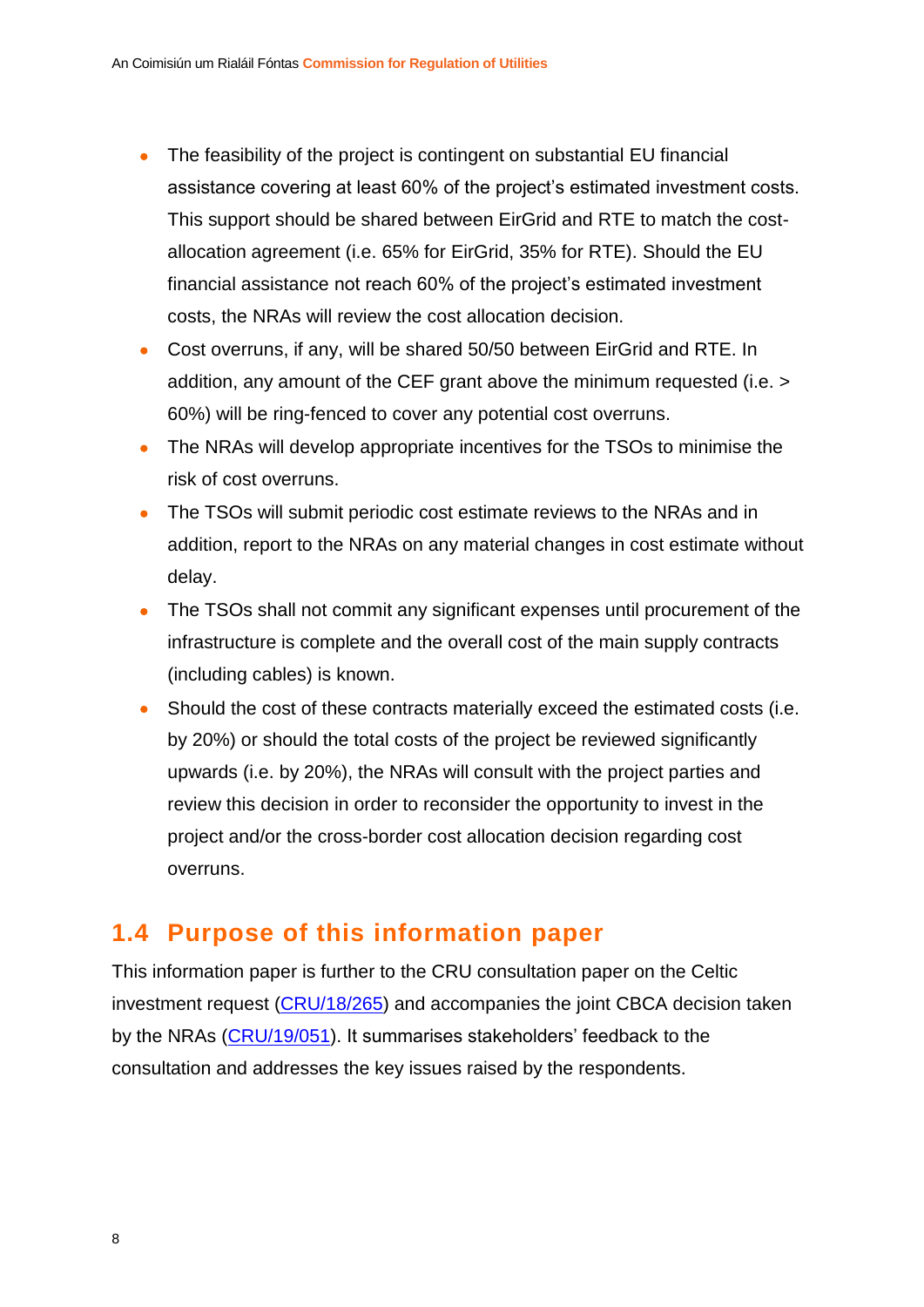# <span id="page-9-0"></span>**2 Consultation results**

On 20 December 2018, the CRU published a consultation paper on the Celtic investment request and our assessment of the Celtic project.

We have received 15 responses from the following parties:

AQUIND Interconnector Aughinish Alumina Bord Gáis Energy (BGE) EirGrid Electricity Association of Ireland (EAI) ERVIA ESB Generation & Trading Gas Networks Ireland (GNI) Greenlink Interconnector Ibec Innogy Renewables IDA Ireland Irish Wind Energy Association (IWEA) **SSE** Union Française de l'Electricité (UFE)

Grouping the comments into major categories results in the following areas of concern, presented below along with a CRU response to the comment/concern:

| <b>General comments</b>                                     |             |  |
|-------------------------------------------------------------|-------------|--|
| Assessment approach and methodology                         |             |  |
| <b>Project benefits</b>                                     | Section 2.3 |  |
| Project costs                                               | Section 2.4 |  |
| <b>EU</b> financial assistance                              | Section 2.5 |  |
| <b>Regulatory treatment</b>                                 | Section 2.6 |  |
| Ringfencing arrangements                                    | Section 2.7 |  |
| Interaction with the existing and potential interconnectors | Section 2.8 |  |
| Other issues                                                |             |  |

 $\mathbf{r}$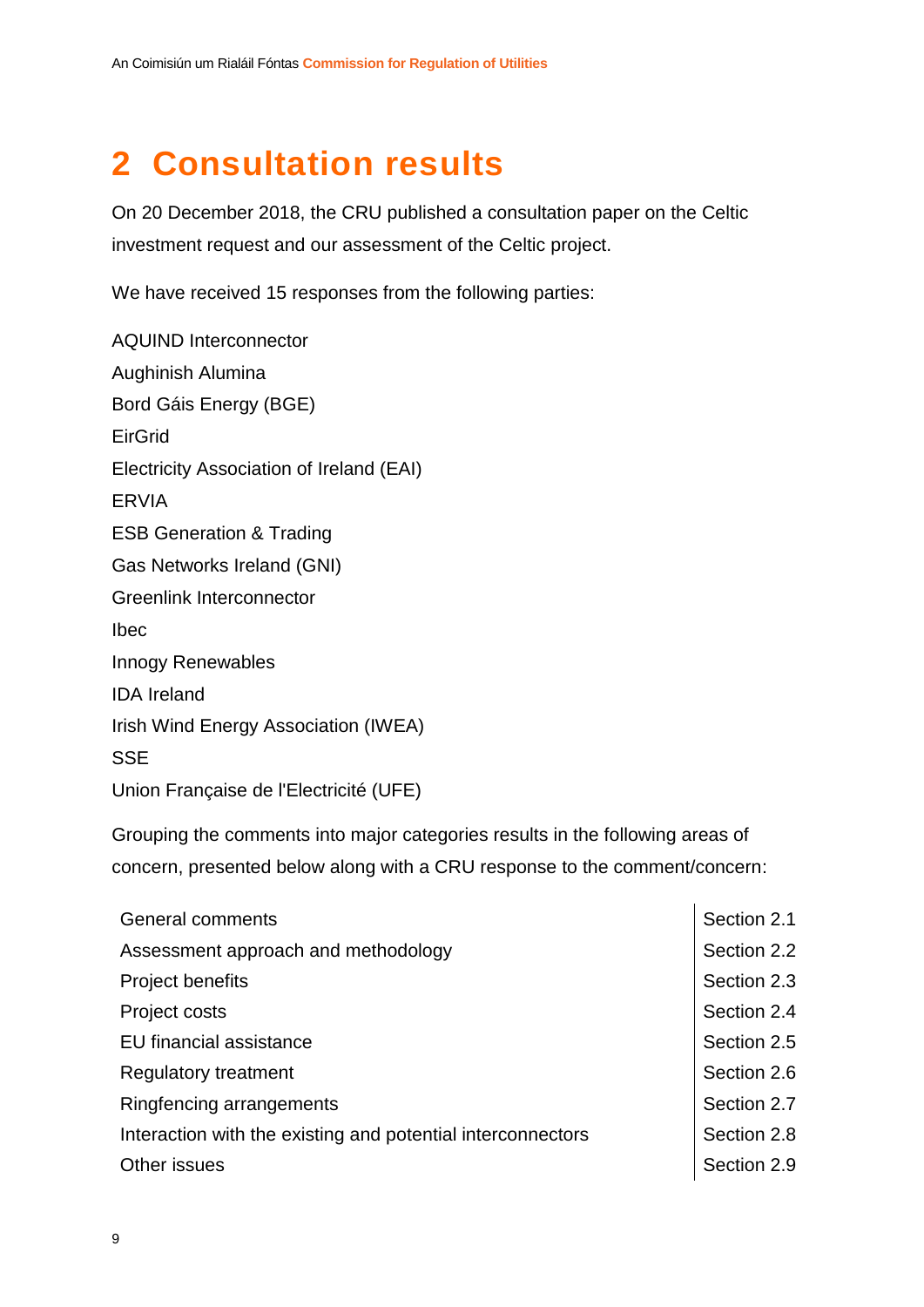### <span id="page-10-0"></span>**2.1 General comments**

Respondents noted large differences in CRU and TSO results regarding the scale of benefits and their distribution between Ireland and France and/or between different stakeholder groups, as well as discrepancies in the high-level investment cost benchmarking undertaken by the CRU. Thus, respondents were of the view that Celtic's cost-benefit ratio appeared uncertain and sensitive to assumptions. In particular, as noted in the responses, Celtic's CBA appears to depend on policy decisions such as the pace of wind development and the level of interconnection with Great Britain, and thus some respondents were unclear whether progressing Celtic at this point in time, without significant EU financial assistance, might be in public interest or not.

A robust, comprehensive and transparent cost-benefit assessment showing tangible and quantifiable benefits for customers was important to many respondents.

Some respondents noted that the CRU should take a holistic approach in its assessment as interconnection policy cannot be viewed in isolation from other regulatory policies and policy goals. In that respect, as noted by one respondent, the CBCA decision should support rather than undermine the Government's revised climate policy. Furthermore, respondents suggested that the CRU should consider wider market impacts in Celtic's assessment.

Lastly, respondents were concerned about potential increases in electricity and gas tariffs due to Celtic, noting the need for a substantial CEF grant.

#### *CRU comment*

We agree with the stakeholders that differences in CRU and TSO results suggest that Celtic's benefits are somehow uncertain, and that the modelling is sensitive to assumptions. However, as noted in our consultation paper [\(CRU/18/265\)](https://www.cru.ie/document_group/celtic-electricity-interconnector/), despite some differences in the modelling inputs and results, our assessment of net benefits for Ireland is relatively consistent with the TSOs' forecast. Overall, the CBA modelling indicates that Celtic would drive benefits for both Irish and French consumers even when excluding potential security of supply benefits.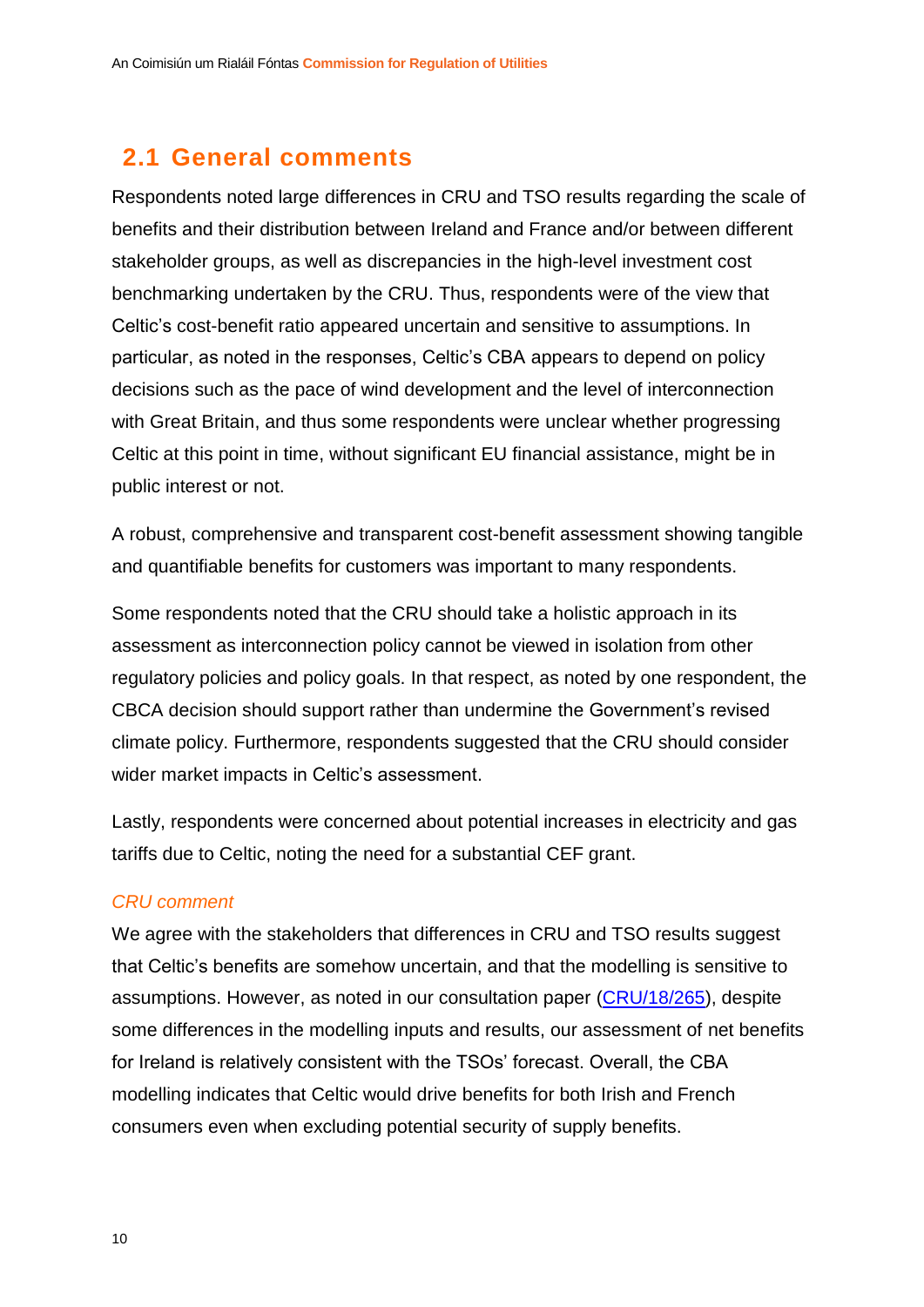We consider that uncertainties around Celtic's costs and benefits due to potential changes in the energy landscape have been adequately captured in the CBCA decision, which is conditional on EU financial assistance covering, at minimum, 60% of the project's estimated investment costs, with 65% of this aid awarded to EirGrid. According to our assessment, this level of grant for Ireland would mitigate the risk of a negative consumer impact should the benefits from the project turn out to be lower than expected, and/or its costs turn out to be higher.

We are mindful of the impact Celtic might have on the Irish energy market. While we followed the CBA methodology developed by the European Network of Transmission System Operators for Electricity (ENTSO-E) and used the scenarios from the Ten-Year Network Development Plan (TYNDP) in our assessment, we have tailored the scenarios to capture the specifics of the Irish market, such as the size of the market and its generation mix as it evolves over time in line with Government's revised climate policy objectives. This is reflected in our key assumptions about the expected pace of wind development and decarbonisation underlying our CBA and specific impacts we have focused on, such as the impact on gas demand and gas tariffs.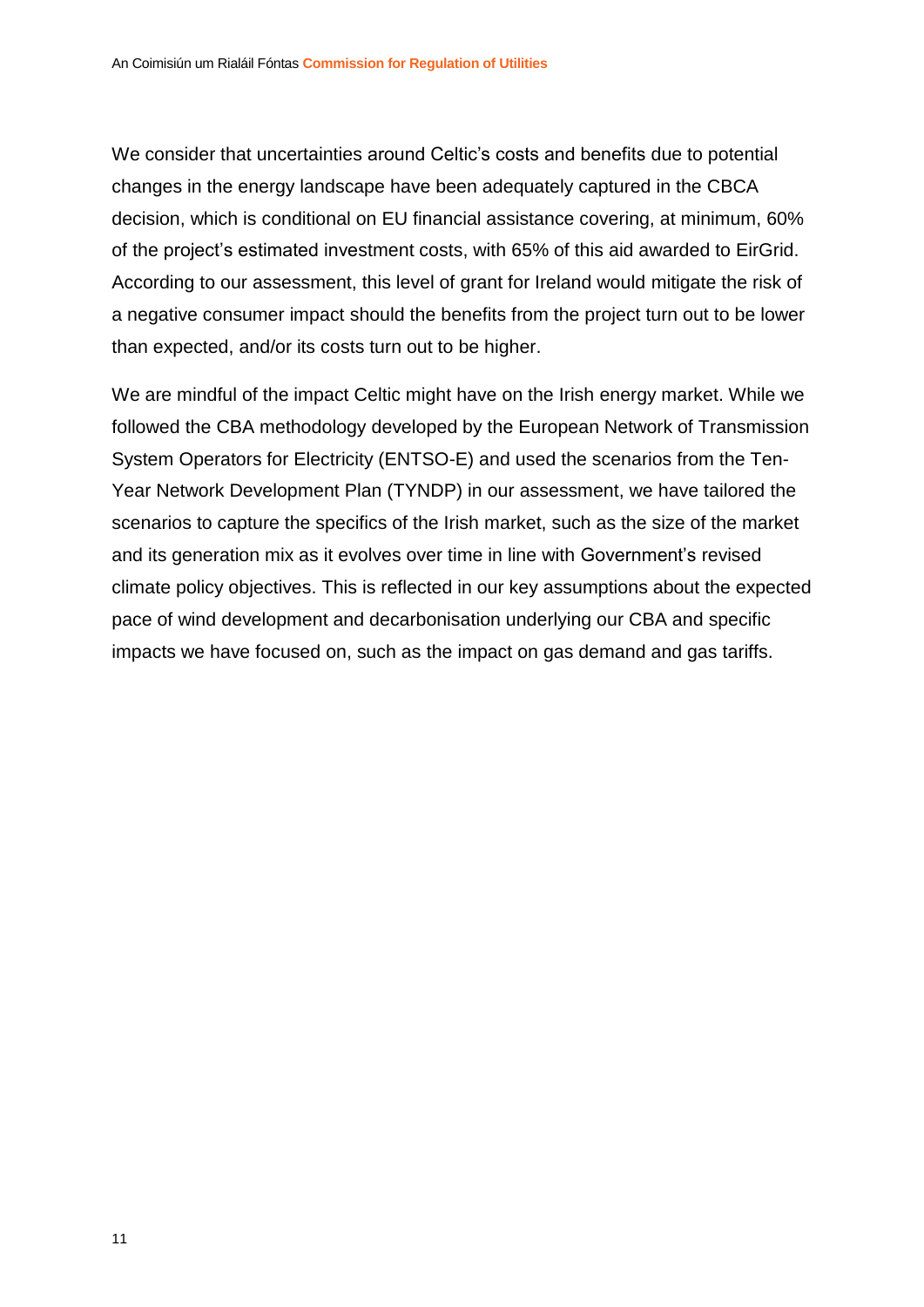# <span id="page-12-0"></span>**2.2 Assessment approach and methodology**

#### <span id="page-12-1"></span>**2.2.1 Comments on TSO assessment approach**

One respondent considered that it would be more useful to stress test the TSO analysis with a 'low case' scenario, rather than relying on the 'business as usual' Vision 1 scenario from TYNDP 2016. Another respondent noted that the TSO 'base case' scenario is too optimistic, assuming high wind penetration and no new interconnection with Great Britain. The same respondent also asked the CRU to review the congestion rent figures provided in the investment request as, according to the respondent, they might be driving Celtic's benefits in the CBA.

One respondent challenged the TSO approach to extend Celtic's benefits calculated for the 2030 snapshot year for the reminder of its asset life. It was also noted that Celtic's asset life should be aligned between RTE and EirGrid, and that EirGrid's 25 years is a more reasonable lifespan assumption.

Respondents had diverging views on the TSOs' modelling of Brexit, questioning, in particular, the assumed level of expected cross-border transmission capacity between GB and other countries (including Ireland). However, respondents agreed that Celtic's CBA results would vary depending on the form of Brexit.

One respondent noted the difficulty in commenting on risk factors in the project implementation as this information has been redacted. The respondent sought clarity as to how material these risks are in terms of driving Celtic's costs up.

Finally, one respondent challenged the TSO methodology as not yet EU-approved.

#### *CRU comment*

The CRU notes that the TYNDP scenarios are developed by the ENTSO-E with the input of TSOs from the Member States. The 2<sup>nd</sup> ENTSO-E Guideline for Cost Benefit Analysis of Grid Development Projects,<sup>1</sup> which both the TSOs' and the CRU's assessments are based on, is compliant with the requirements of the TEN-E Regulation. The Regulation is intended to ensure a common framework for multicriteria CBA for TYNDP projects, which are the sole base for candidate PCIs.

1

<sup>1</sup> [CBA 2.0.](https://tyndp.entsoe.eu/cba/)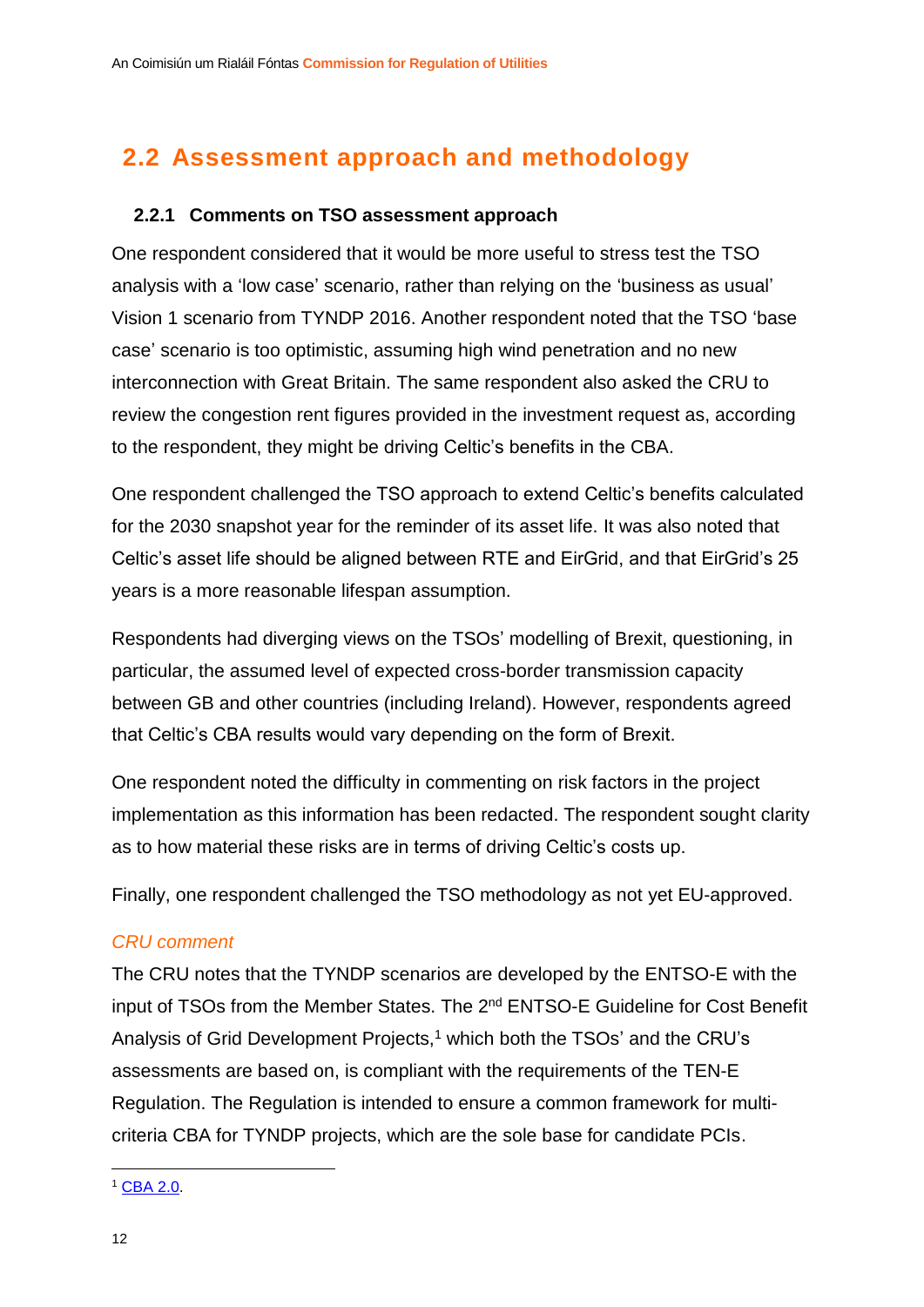Moreover, the Guideline is recommended to be used as the standard guideline for project specific CBA as required by Article 12(a) of the TEN-E Regulation for the CBCA process. As such, the scenarios from TYNDP 2018 and Vision 1 from TYNDP 2016 are relevant for the purposes of this CBA and CBCA. Additionally, the use of these scenarios by the TSOs has been agreed with the NRAs at the time of preparing the investment request.

We note that the Guideline was approved by the European Commission in September 2018. However, the methodology used by the TSOs to monetise security of supply benefits, departs from the Guideline and has only recently been trialled on the TYNDP 2018 projects. This methodology has been questioned by both NRAs, and therefore the CRU used a different methodology to monetise the security of supply benefits associated with Celtic, as explained in the consultation paper [\(CRU/18/265\)](https://www.cru.ie/document_group/celtic-electricity-interconnector/).

In relation to the congestion revenues presented in the TSOs' investment request, we note that they are only one component of total socio-economic welfare. Analysis across various scenarios suggests that consumer and producer surplus tend to be the largest components that drive total welfare, while congestion revenues represent a relatively small component only. The CRU's own modelling also supports this. Additionally, the congestion revenues presented in both TSO and CRU analysis represent the change in congestion revenues amongst all interconnectors in Ireland and France, respectively; not only the Celtic interconnector.

Information on key risk factors has been redacted due to confidentiality concerns. However, we consider that the mitigation measures proposed by the TSOs are sufficient at this stage to address the risks outlined. Moreover, the joint CBCA decision [\(CRU/19/051\)](https://www.cru.ie/document_group/celtic-electricity-interconnector/) imposes reporting obligations on the TSOs regarding project's costs and includes a review clause should there be material changes in cost estimates.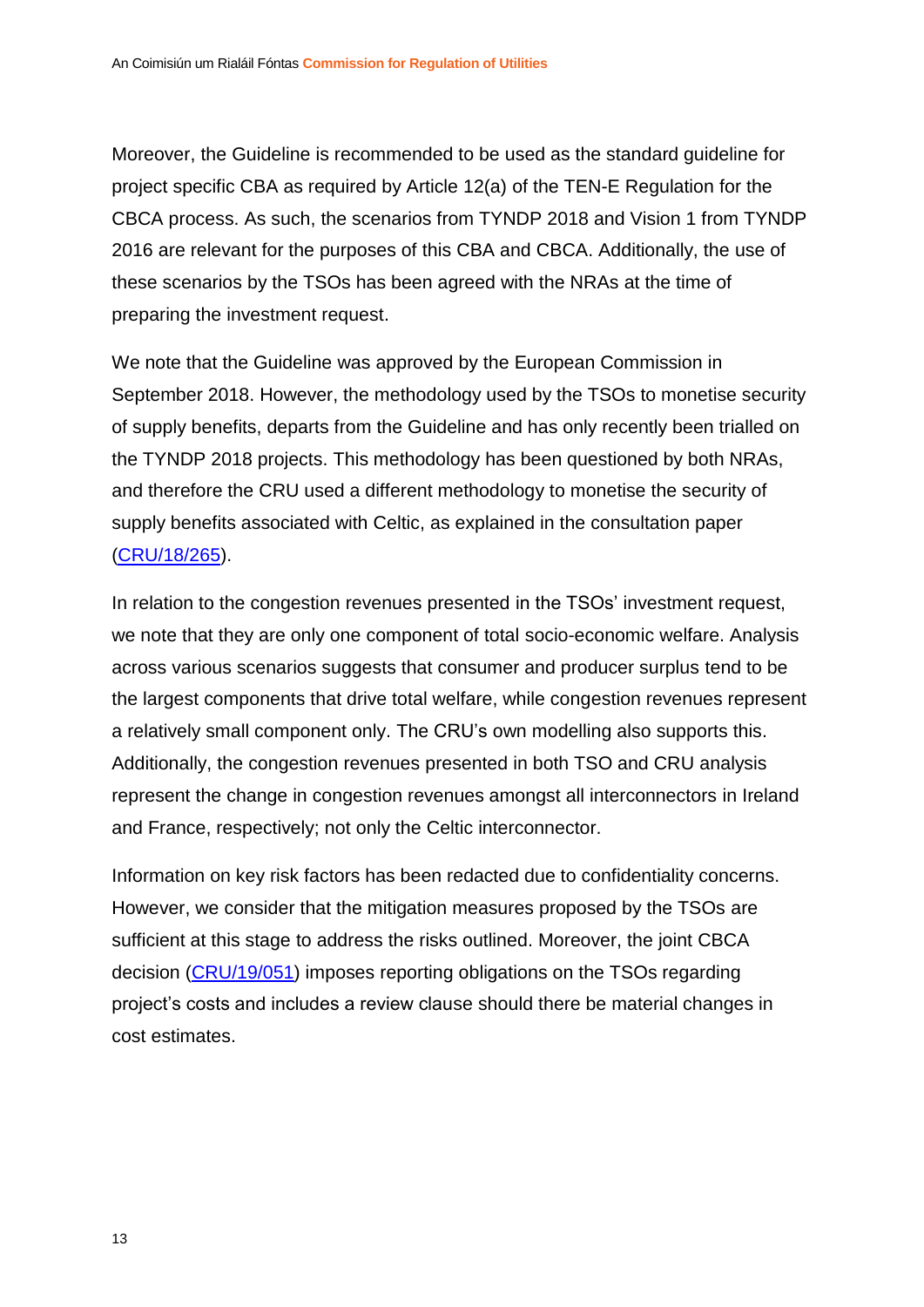#### <span id="page-14-0"></span>**2.2.2 Comments on CRU assessment approach**

A few respondents supported the CRU assessment of Celtic's contribution to security of supply. However, one respondent sought a more in-depth assessment from the CRU on a wider set of scenarios and in comparison with alternative solutions, in particular in the case of a low output from renewable energy sources (RES) for a system with high RES penetration. Another respondent suggested that the CRU should look at historic reliability of interconnectors.

One respondent noted that the CRU's Brexit sensitivity might appear too pessimistic if one takes positive public political positions into account and questioned whether friction in trading (as modelled by the CRU) would be a realistic outcome that would last beyond the short term.

Another respondent noted that the CRU's assessment does not capture forecasted demand increase in Ireland due to data centres.

Additionally, EirGrid in their response noted a limited scope of the CRU assessment (only 1 scenario from the 2018 TYNDP and limited sensitivities). EirGrid was also of the view that the 2040 snapshot year from TYNDP 2018 is intended for development of system needs and therefore might not be appropriate for project-specific assessments.

Finally, one respondent, while recognising that impacts on gas consumers were "correctly identified and quantified" in our assessment, raised a concern that wider gas system impacts had not been fully assessed. Specifically, the respondent noted that the forecasted increase in peak day demand as a result of Celtic may lead to higher shrinkage charges and may exacerbate the seasonality of capacity bookings, impacting on GNI revenue recovery and the stability of charges.

This respondent also challenged CRU assessment of gas tariff impact regarding its reliance on GNI supply forecasts for the year 2021/22. The respondent considered that the fact that no Inch supply is forecasted for that year may have led to an exaggerated decrease in Moffat and Corrib capacity charges as a result of the interconnector.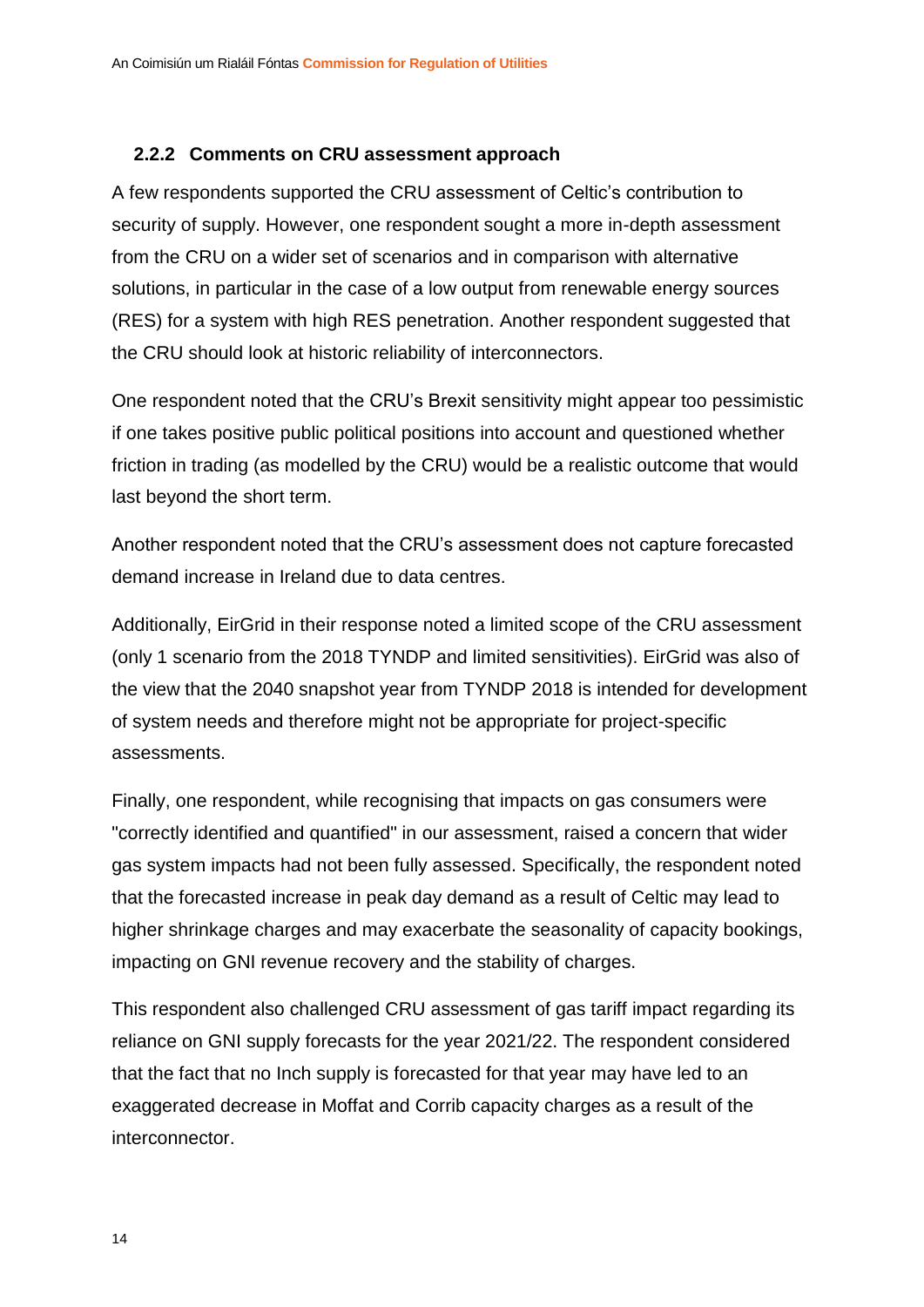#### *CRU comment*

In response to the comment on our security of supply analysis, we note that the analysis was done using Vison 1 from the TYNDP 2016. Vision 1 assumes low RES penetration. As such, the analysis can be seen as a 'worst case' scenario where security of supply benefits are at their lowest level. In a world with high RES penetration, we would expect to see additional security of supply benefits associated with Celtic.

In response to the suggestion to consider the historic reliability of the existing interconnectors, we note that our sensitivity on the sustainable transition (ST) scenario, where Celtic's availability rate is reduced to 70%, roughly corresponds to historic availability rates of the East-West Interconnector (EWIC) and Moyle during certain periods of time.

We acknowledge the respondent's point with regards to the Brexit sensitivity. However, it is still unclear how, and if any, energy trading arrangements will be impacted by the expected exit of the UK from the EU. As such, the Brexit sensitivity modelled by the CRU is illustrative only and we acknowledge that the Celtic CBA results could turn out to be different than those modelled.

The comment on not capturing the forecasted demand increase in Ireland, has been addressed in our response in section [2.2.1](#page-12-1) above.

The CRU also acknowledges EirGrid's point with regard to the scenarios and sensitivities modelled. In conducting our own analysis, we did not intend to completely replicate the TSOs' analysis but instead to model a few scenarios and sensitivities and to compare them to the TSOs' results.

With regard to concerns around the wider gas system impacts of the forecasted increase in peak day demand as a result of Celtic, we note that our analysis suggests an up to 0.9% increase in total peak day demand (see section 9.2 in the consultation paper, [CRU/18/265\)](https://www.cru.ie/document_group/celtic-electricity-interconnector/).

We also acknowledge that if the profile of gas generation across the year changes because of the Celtic interconnector, booking behaviour may change. We reiterate our position as set out in section 9.1 of our consultation paper [\(CRU/18/265\)](https://www.cru.ie/document_group/celtic-electricity-interconnector/) that we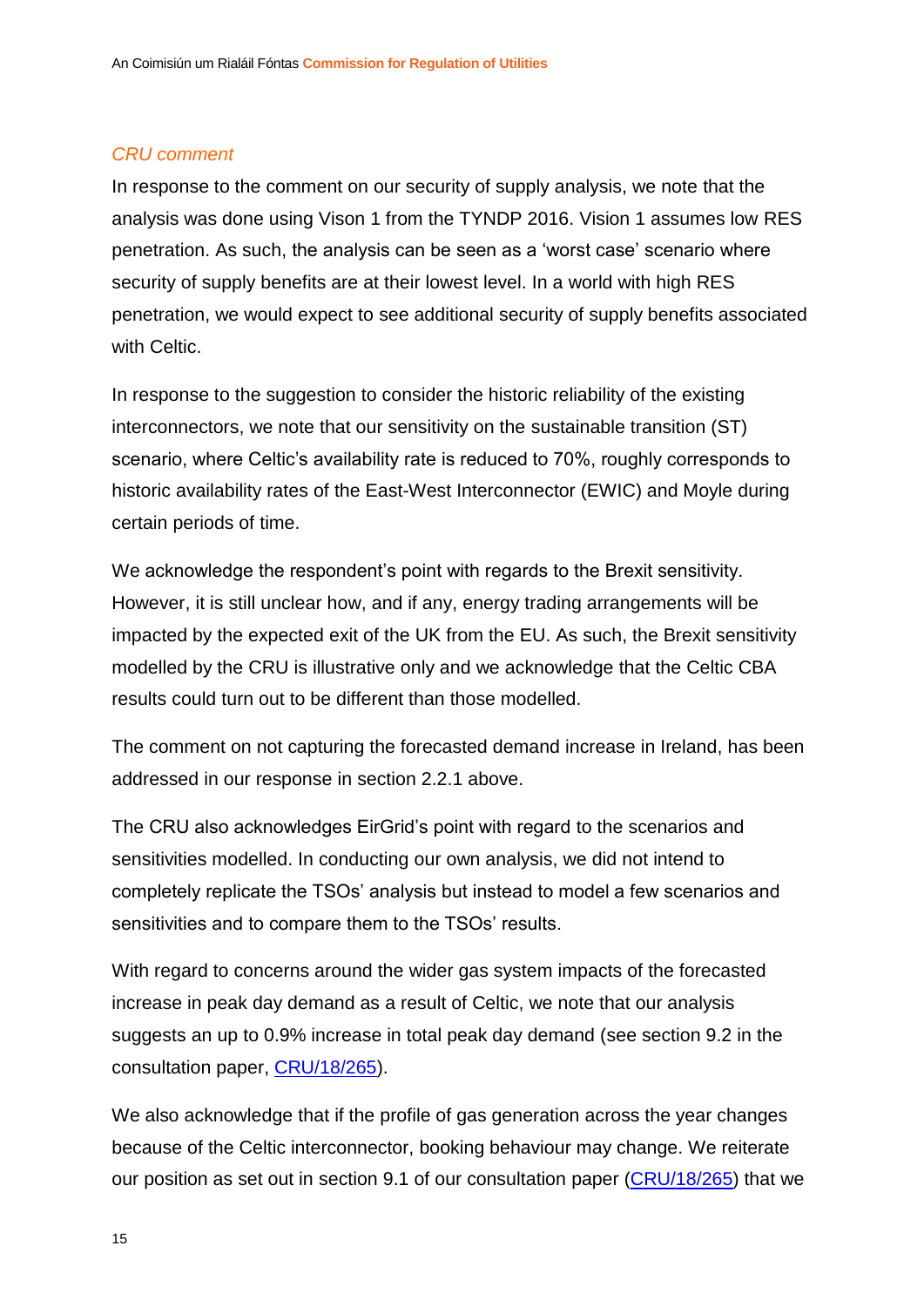have not attempted to model changes in capacity bookings as this would require us to make assumptions of how generators would re-optimise their booking strategies in light of new electricity interconnectors in Ireland.

In response to the comment regarding our reliance on GNI supply forecasts for the year 2021/22 for calculating gas tariff impacts, we did not use GNI forecasts – rather, our assessment relied on the fourth price control (PC4)<sup>2</sup> forecasts of entry point supply, consistently with our use of PC4 allowed revenue forecasts. These forecasts do include a component of Inch production supply in 2021/22 (albeit small), so the respondent's concern is not applicable. Additionally, Celtic is likely to be commissioned at a time when Inch supply is forecasted to be low or non-existent by various sources. As such, we consider that modelling Celtic impacts on gas tariffs on this basis is appropriate.

1

<sup>2</sup> Process of setting GNI's transmission revenues for the period from Oct 2018 to Sep 2022.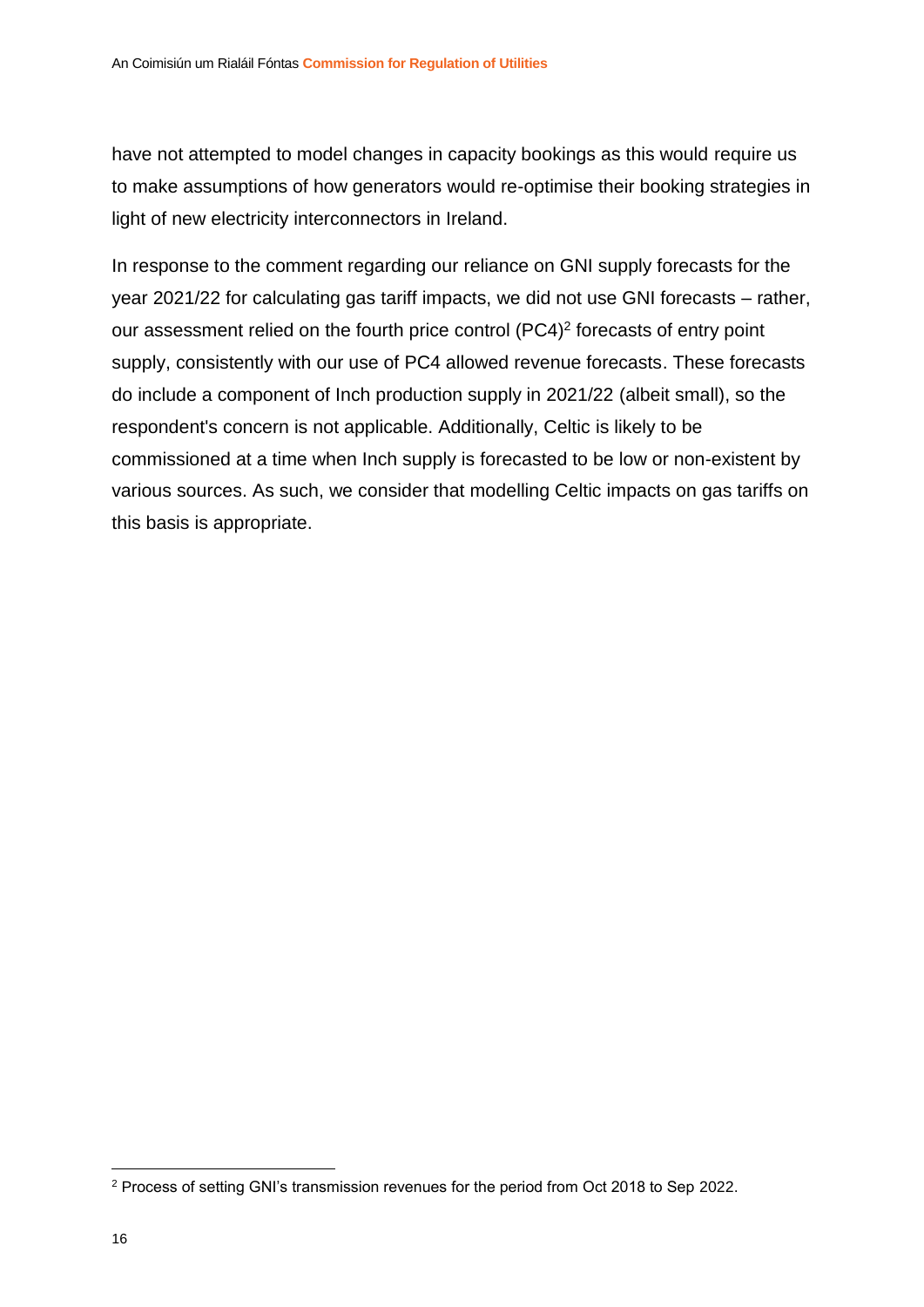# <span id="page-17-0"></span>**2.3 Project benefits**

#### <span id="page-17-1"></span>**2.3.1 Security of supply**

There were mixed views on the role of Celtic (and/or further interconnection in general) in increasing Ireland's security of electricity supply. Also, respondents generally agreed with the CRU that the TSOs might overestimate Celtic's security of supply benefits, and welcomed a more prudent analysis by the CRU.

One respondent noted that interconnection might improve Ireland's generation adequacy while reducing the cost of investing in new conventional plants to replace the retiring fleet and/or DS3 plant.<sup>3</sup> Another respondent noted that thanks to rapid ramping of power levels, a high voltage direct current (HVDC) interconnector can provide ancillary services including the reserve capacity to TSOs in times of system stress at low cost and therefore improve security of supply. Finally, according to one respondent, Celtic might reduce peak prices due to time differences and provide another option to stabilise the grid.

However, other respondents were more sceptical about Celtic's security of supply benefits. One respondent noted that predicting interconnector's behaviour in stress events and assessing the project's impact on network constraint can be particularly challenging. There were also concerns that Celtic might exacerbate security of supply issues as France might rely on imports in extreme weather conditions. One respondent also noted that Celtic, due to its location in Cork, might not improve Dublin's security of supply.

Some respondents suggested that domestic generation (procuring capacity through the capacity market), domestic measures (system services, improving system design and existing electricity and gas infrastructure) or alternative technologies (LNG, batteries) might provide security of supply at a lower cost than additional interconnection. One respondent suggested that the CRU should demonstrate that

1

<sup>3</sup> Delivering a secure, sustainable electricity system. The DS3 programme aims to ensure the secure and safe operation of the electricity system with increasing amounts of variable non-synchronous generation, such as wind and solar. To achieve this aim, the TSO needs to obtain specific system services from generators and market participants (DS3 plants).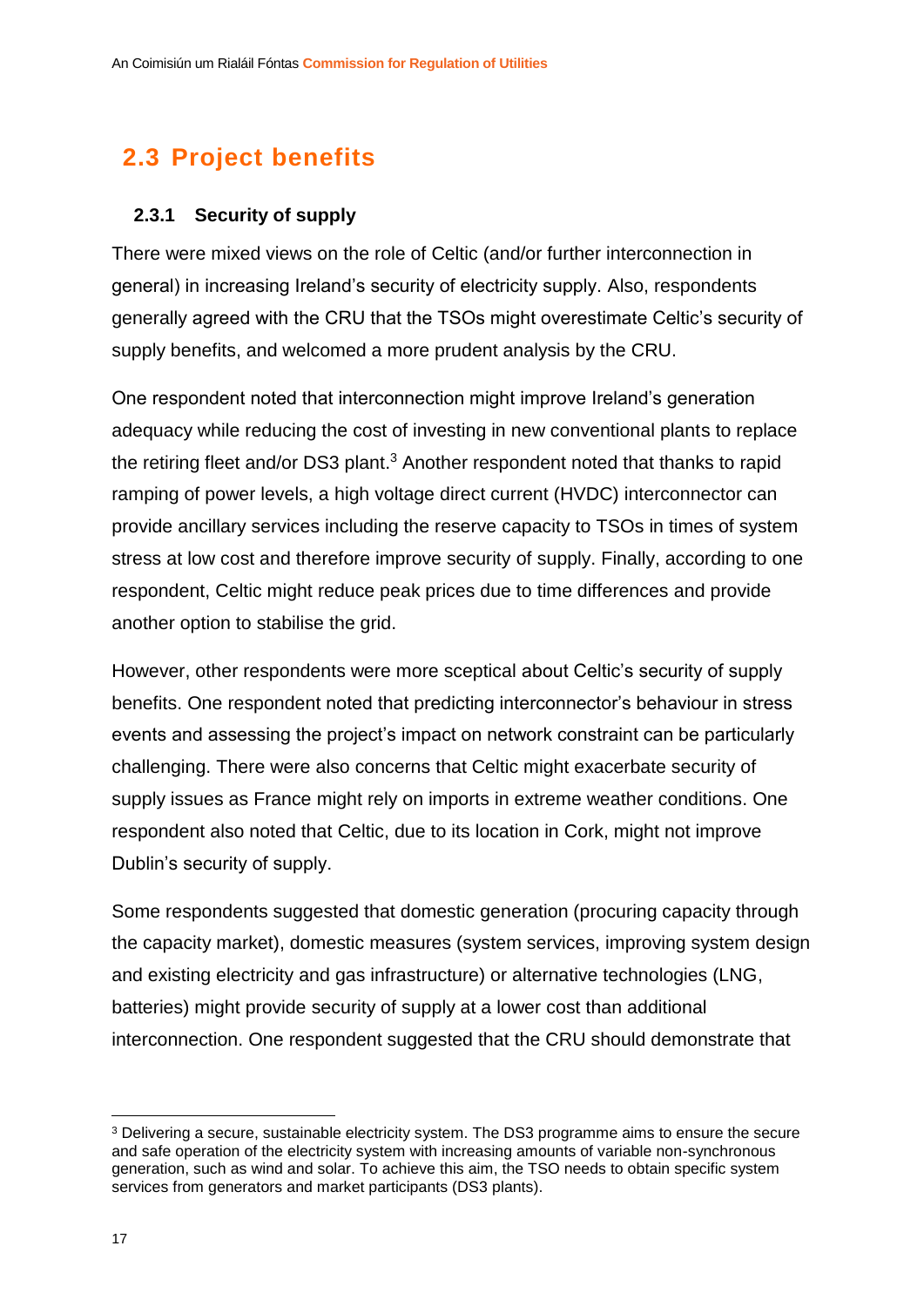Celtic constitutes a better solution for security of supply concerns than domestic measures.

However, EirGrid noted in its response that one alternative technology explored in the investment request (battery storage), is not a like for like solution to security of supply and only comparable with interconnection on a nameplate capacity basis; and that CRU assessment should consider further solutions to provide security of supply such as peaking plants, biomass, batteries, demand response, carbon capture and storage, aggregation and power to gas (methane, hydrogen).

One respondent noted that ensuring security of supply is particularly important for large power consumers such as data centres and biopharmaceutical manufacturers.

#### *CRU comment*

The CRU notes the diverging views on Celtic's contribution to security of supply. We find that these are in line with our modelling which suggests lower security of supply benefits associated with Celtic in comparison to TSOs' estimates.

With regard to investing in alternative technologies, we would like to reaffirm our position outlined in our decision paper setting out our policy for electricity interconnectors [\(CRU/18/221,](https://www.cru.ie/document_group/policy-for-electricity-interconnectors/) section 3.2) where we note that in a free market economy, a vast majority of investment decisions should be driven by market forces. The Government may seek to incentivise investments in particular technologies to achieve its national and EU policy objectives. The CRU's role is to ensure a wellfunctioning and efficient energy market for the benefit of Irish consumers, rather than determining or promoting certain investment decisions. In that respect, in particular regarding domestic measures such as procuring DS3 system service or improving system design, we note that the recent redesign of the Single Electricity Market (SEM) is to ensure that the procurement of DS3 system services becomes one of the core elements of this market. Optimising existing infrastructure is mainly the role of EirGrid as licenced TSO to operate and maintain the system, including the interconnectors, and to further develop the system as specified in its licence. The role of the CRU is to ensure that EirGrid complies with its licence obligations.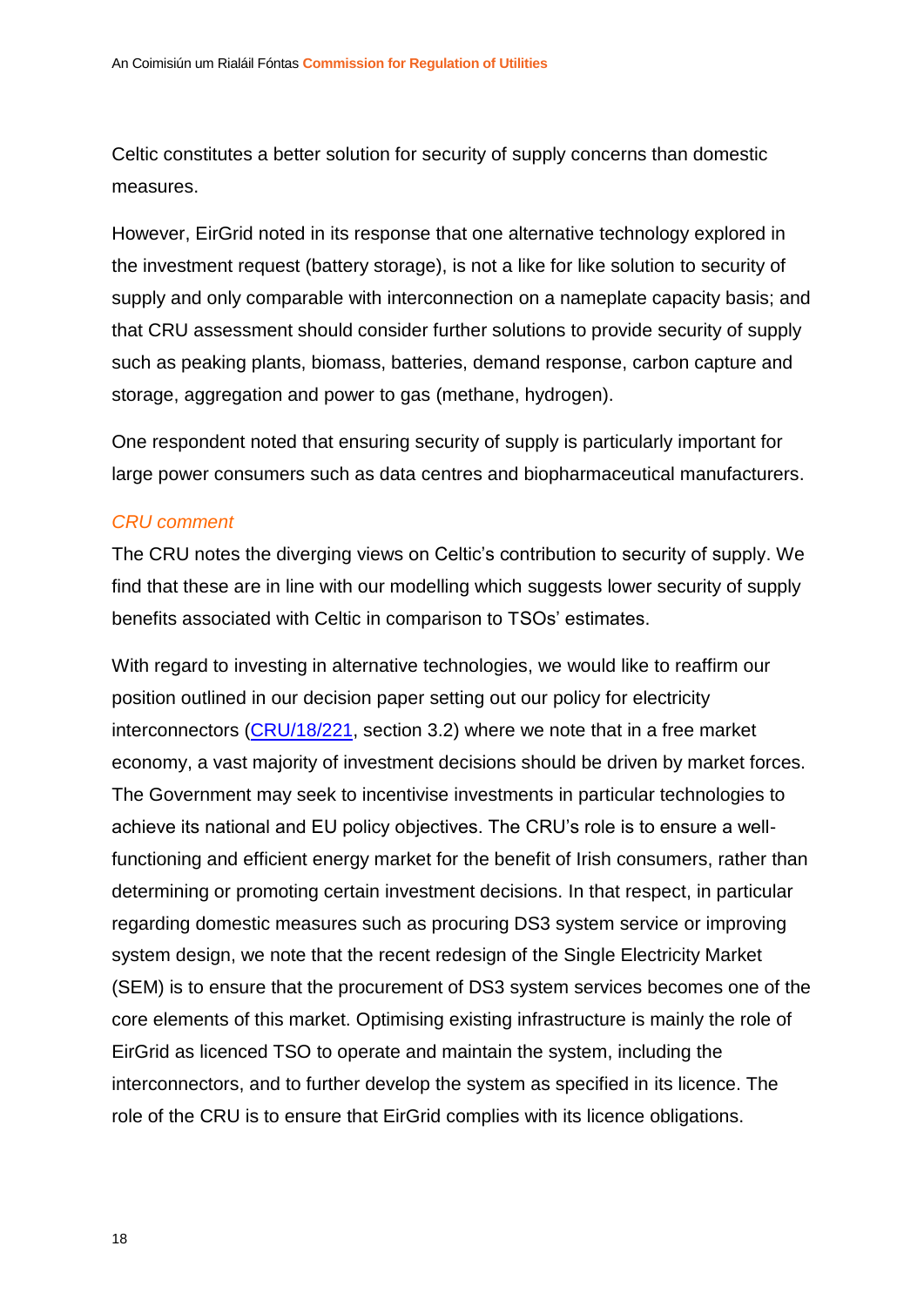#### <span id="page-19-0"></span>**2.3.2 Decarbonisation and renewable targets**

Most respondents recognised the strategic importance of new electricity interconnection in enabling Ireland's decarbonisation by integrating renewable energy sources (both onshore and offshore) and, in particular, in the light of the EU renewable targets and the Government's climate policy. In that respect, one respondent noted that interconnection can reduce curtailment significantly and more than the equivalent capacity of electricity storage. According to another respondent, technical capabilities of HVDC systems (rapid ramping of power levels, fast switching of power flows directions) might allow Irish generators to increase export and might reduce curtailment costs. It was also noted that a potential reduction in curtailment could likely translate into lower bids under the Renewable Electricity Support Scheme (RESS).

However, some respondents were not clear regarding Celtic's overall impact on RES integration given that the project may also increase network constraints and hence, RES curtailment. In particular, one respondent noted that Celtic, together with a new IE-GB interconnector, might create a locational constraint in South/South-East. Respondents noted that existing network and locational issues need to be resolved before considering further interconnection. Also, it was pointed out that increasing operating reserve might involve running thermal generation at minimum output, displacing RES.

Finally, one respondent noted that increased RES penetration might be achieved more cost effectively through development of indigenous demand by electrification of heat and transport, instead of exports. According to the respondent, such alternative uses of excess RES in the form of heating, transport or storage would also allow RES (subsidised by Irish consumers) to be utilised domestically.

#### *CRU comment*

As set out in our consultation paper, our assessment suggests that Celtic decreases overall RES curtailment in Ireland in the two scenarios we have modelled. In the presence of a new IE-GB interconnector, the net benefit of Celtic is smaller. However, we note that our assessment also shows that Celtic may sometimes result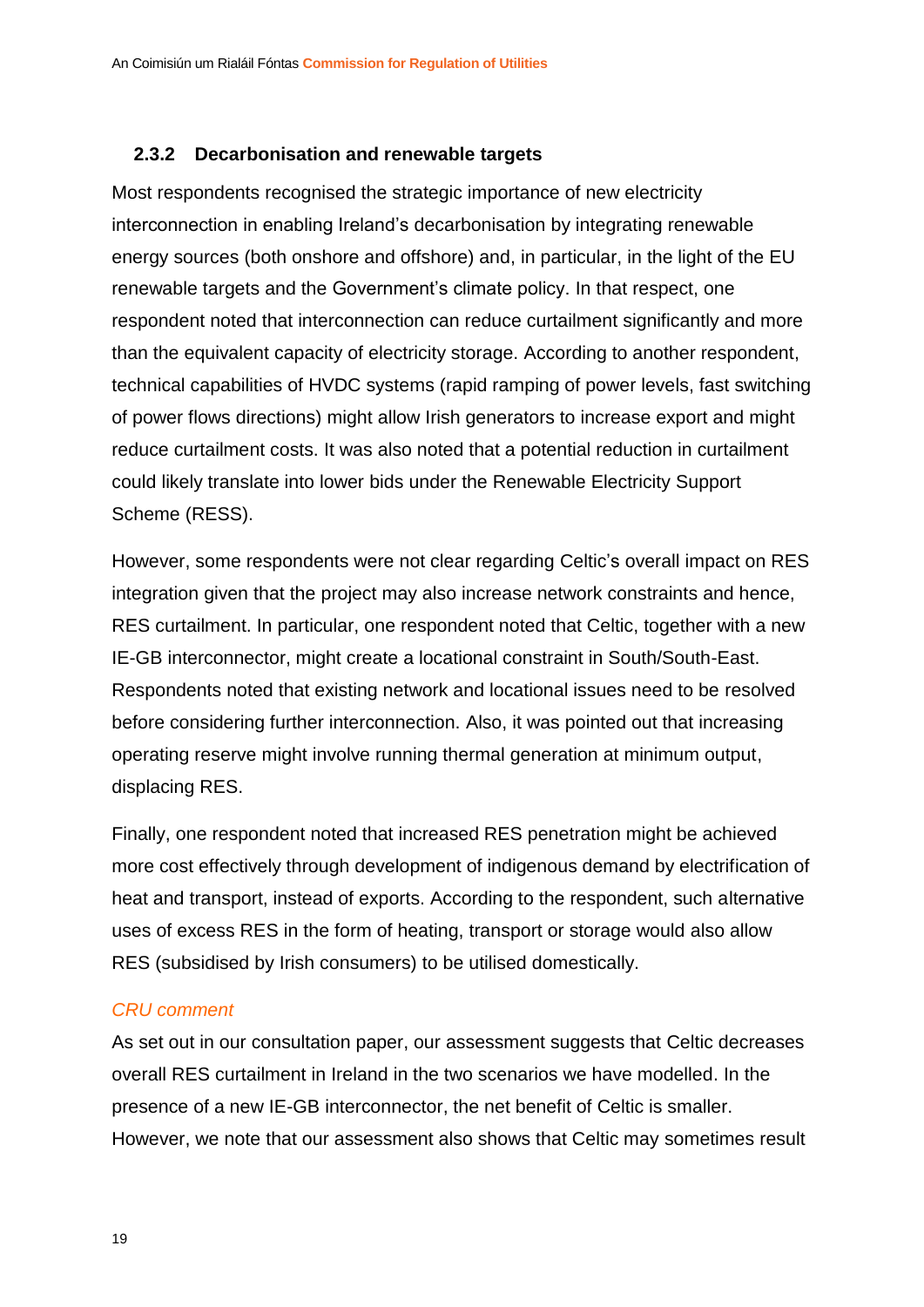in additional curtailment when Ireland is importing from France. We observe lower curtailment levels when Ireland is exporting to France.

In terms of network impacts, we have investigated the capability of the Irish system to accommodate an additional 700MW interconnector, including network studies by external advisors, and can confirm EirGrid's results. We also considered a potential additional electricity interconnector to Great Britain and its interaction with Celtic. Our studies show that the grid impact of each interconnector is largely independent from each other with some network issues arising. However, these issues can be managed by dispatching generation or minor reinforcements. No significant reinforcements were identified.

Regarding operating reserve, we refer to section [2.4.2](#page-25-0) below. Our position on investment in alternative technologies is set out in section [2.3.1.](#page-17-1)

#### <span id="page-20-0"></span>**2.3.3 Competitiveness and tariff impacts**

Several respondents noted that Celtic (or additional interconnection in general) could have a potentially positive impact on the competitiveness of the Irish industry and could increase the attractiveness of Ireland for investors. According to the respondents, this positive impact might be largely due to a potential reduction in wholesale energy prices, but also potentially increased confidence in long-term security of supply from direct connectivity with Europe (both in terms of electricity and telecommunications).

At the same time, there was also a concern that any potential reduction in energy prices assumed due to Celtic might have a knock-on impact on the level of indigenous replacement reserve given that the investment case for such reserves would likely be more difficult. Furthermore, respondents noted that investing in Celtic would increase tariffs both for electricity and gas consumers, and as such undermine the competitiveness of Irish industry. As noted by the respondents, electricity prices in Ireland tend to be relatively higher than the EU average. Therefore, the respondents considered it essential that Celtic receives the maximum EU financial assistance required, in order to avoid further increase in energy costs (see section [2.5](#page-27-0) for further comments on the CEF grant).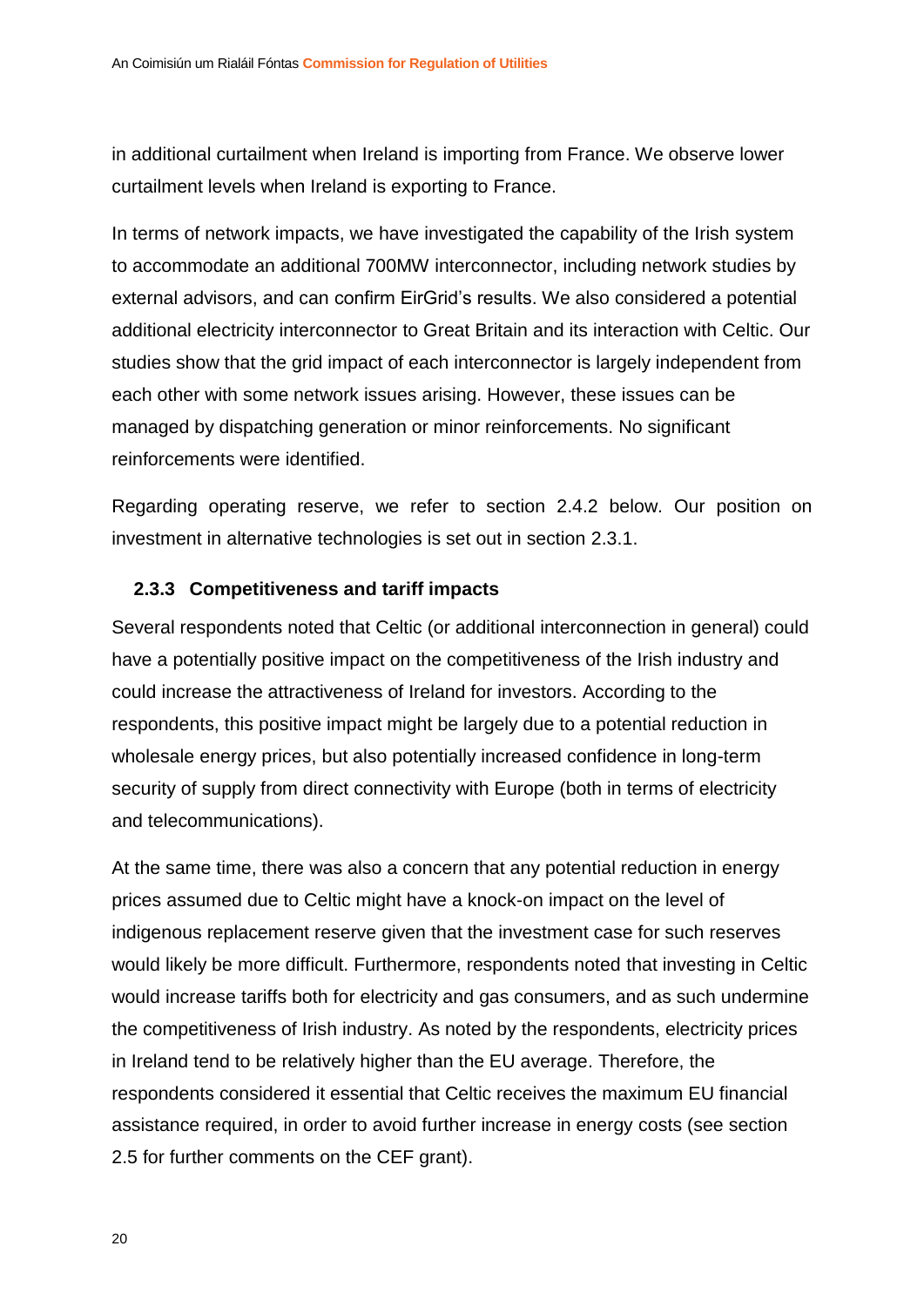#### *CRU comment*

As we note in our consultation paper [\(CRU/18/265,](https://www.cru.ie/document_group/celtic-electricity-interconnector/) section 8.2.2), a potential reduction in wholesale electricity prices due to Celtic (captured in the consumer surplus indicator) may be expected to partially offset the potential tariff impact on electricity consumers.

In addition, we have assessed that the potential impact on Irish consumers in case of a 65:35 cost split, as agreed with the CRE, could range between  $\epsilon$ 248<sup>4</sup> million and €385<sup>5</sup> million in the net present value (NPV) terms, depending on the CRU scenario and sensitivity. 6

In order to minimise the exposure of the Irish consumers to the cost of the project, the joint CBCA decision is conditional on EU financial assistance covering, at a minimum, 60% of the project's estimated investment costs, with 65% of this aid awarded to EirGrid.

Regarding operating reserve, we refer to section [2.4.2](#page-25-0) below.

#### <span id="page-21-0"></span>**2.3.4 Brexit and interconnection targets**

Several respondents found it important to develop interconnection with mainland Europe, particularly given the uncertain outcome of Brexit. However, there were also views that interconnection with the EU internal energy market (and meeting the EU interconnection targets) should not be pursued at all cost. In particular, one respondent noted that a "hard" Brexit might also result in Ireland being exempted from the EU interconnection targets and considered an "island" under the EU legislation. Should a "soft" Brexit happen, it would greatly weaken Celtic's business case, as stated by another respondent.

<sup>1</sup> <sup>4</sup> CRU Sustainable Transition scenario, Celtic-only case.

<sup>5</sup> CRU Sustainable Transition scenario, 70% availability sensitivity, Celtic & new IE-GB IC case. <sup>6</sup> These potential impacts are based on an indicative RAB\*WACC model that estimates the allowed regulatory revenues over the project's lifetime (assuming a 65:35 cost split) and the net shortfall against congestion revenues that will have to be borne by consumers. No CEF grant is assumed in this model – a conservative assumption. We have also compared these impacts to the TSOs' modelling. The potential impact on Irish consumers as per the TSOs' modelling lies within the range provided for CRU scenarios and sensitivities. For more details on our approach, please refer to section 8.2.2 of the consultation paper [\(CRU/18/265\)](https://www.cru.ie/wp-content/uploads/2019/01/CRU18265-Celtic-Interconnector-CRU-assessment-of-the-Celtic-investment-request-Consultation-Paper.pdf), where we presented the potential consumer impacts under a 50:50 and a 70:30 split between Ireland and France respectively.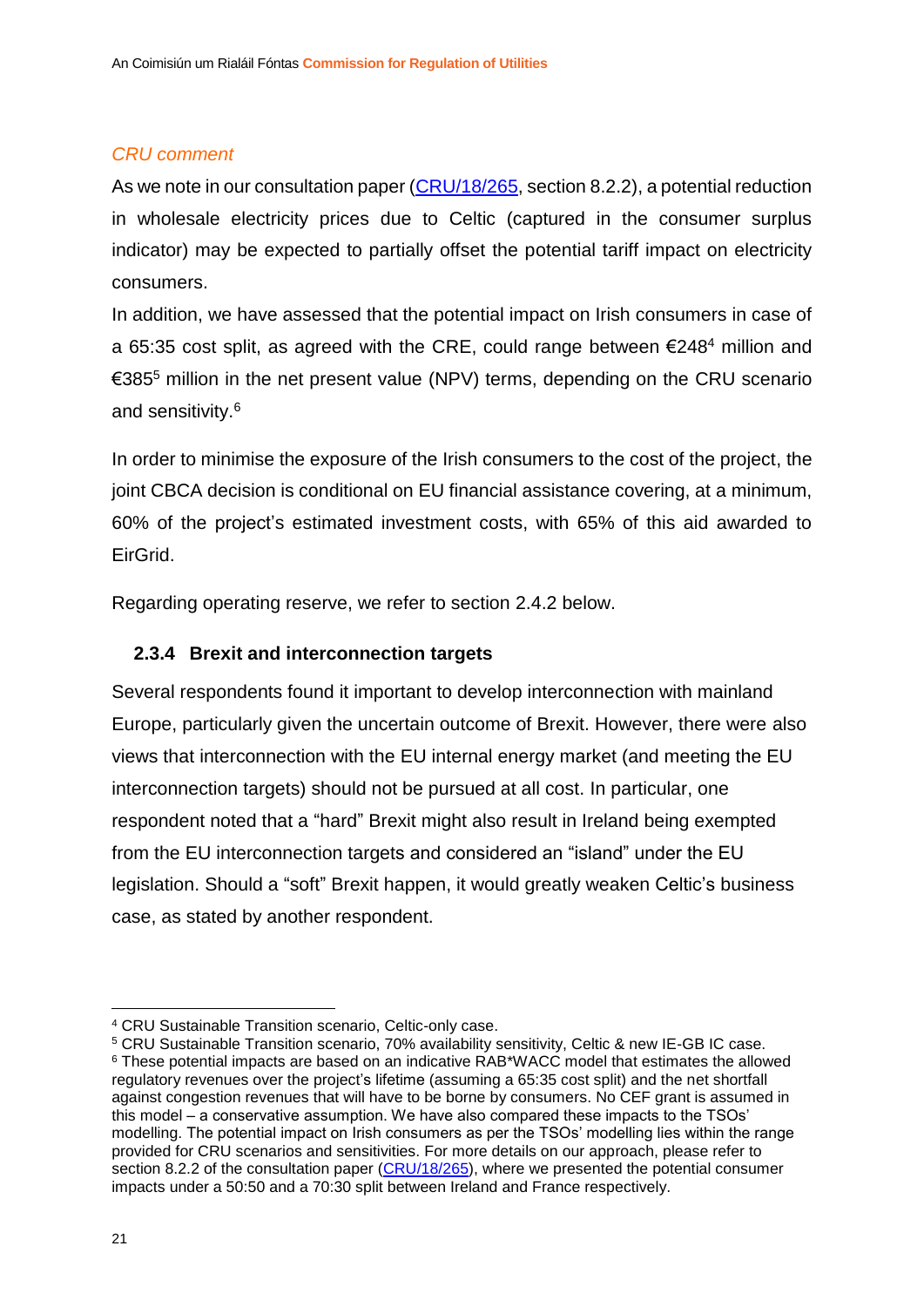#### *CRU comment*

We note that the base assumption in our CBA is that the electricity markets of the Republic of Ireland and Northern Ireland will remain coupled, and the Brexit sensitivity assumes frictions in trading between GB and the countries it is connected to via an interconnector. Our results as well as the TSOs' results suggest that under a Brexit sensitivity, it is more beneficial for both Ireland and France to become interconnected.

In addition, we recognise that commissioning new interconnectors in Ireland may be necessary for meeting the EU interconnection targets, in particular given the risk that the expected Brexit may potentially increase the isolation of the Irish market. Our view on Celtic's contribution to reaching these targets is set out in detail in our consultation paper [\(CRU/18/265,](https://www.cru.ie/document_group/celtic-electricity-interconnector/) section 5.2.7).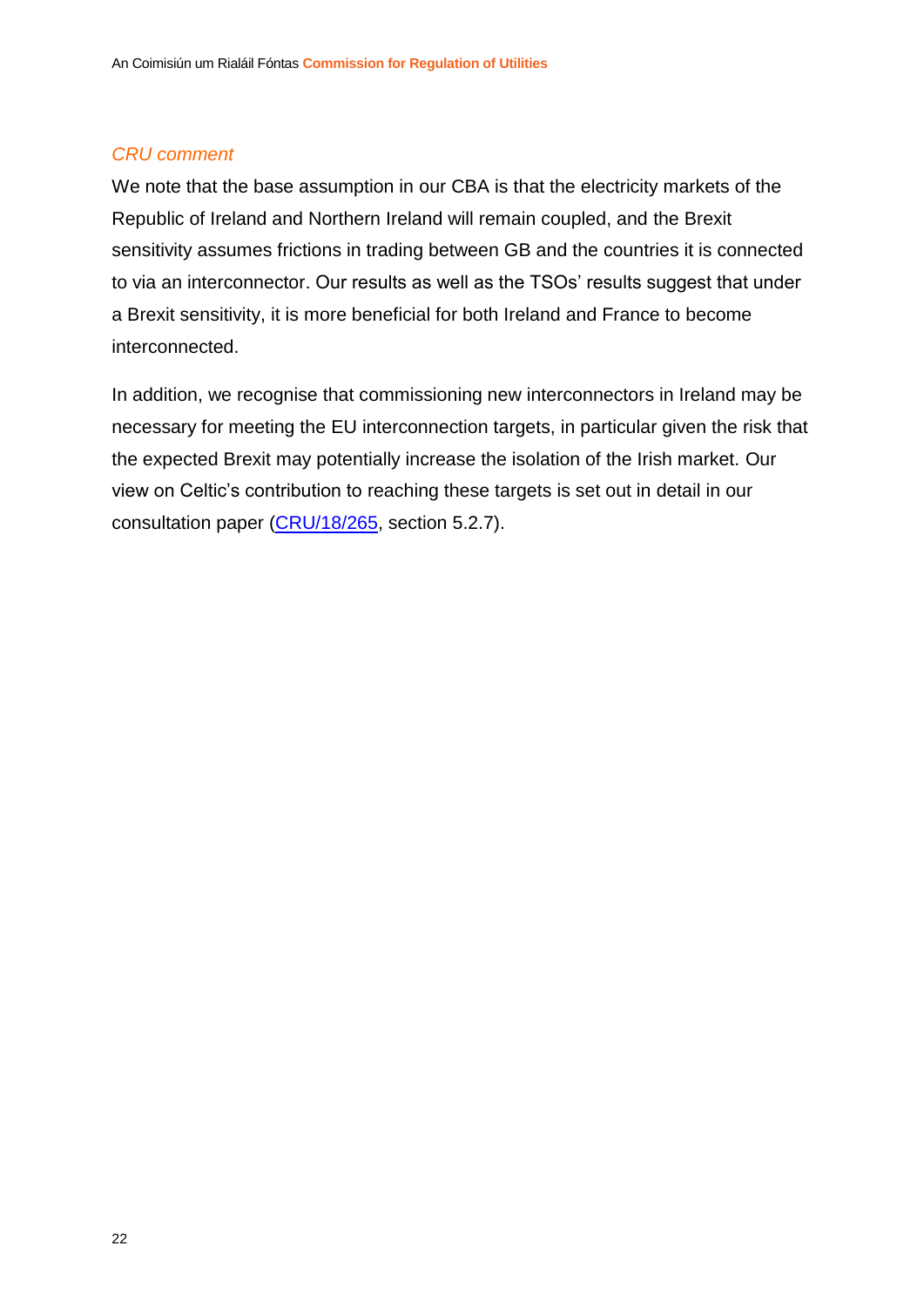# <span id="page-23-0"></span>**2.4 Project costs**

#### <span id="page-23-1"></span>**2.4.1 Cost uncertainty and risks of overruns**

The respondents noted the risk of investment cost overruns signalled by the NRAs in the consultation papers and raised concerns about the resulting financial consequences for the Irish consumers. The respondents sought clarity on who is going to bear cost overruns, should they occur. There were strong views that customers should not carry any risk in that respect. EirGrid expected, as outlined in their response, that the treatment of overruns would be subject to separate engagement with the CRU and determined at a later stage.

Respondents felt that the discrepancy in CRU versus TSO investment cost estimate is large and that the CRU's assessment needs to be explained and further evidenced. It was noted that the CRU's estimate, if included in Celtic's CBA, would materially change the result of the CBA, and therefore should be included instead of the cost estimate provided by the TSOs.

The respondents had diverging views on the TSOs' cost uncertainty range provided in the investment request (-12/+15%). One respondent noted that it goes beyond ACER's recommended range  $(+/-10\%)$ ,<sup>7</sup> while another respondent suggested that it would be prudent to provide a wider range for a project of this nature, i.e. of +/- 30%.

EirGrid in their response noted that Celtic's costs cannot be determined at this stage largely due to market uncertainty (demand/supply) and volatility of raw material market prices, and that the actual budget will be confirmed prior to awarding contracts and committing to proceed with construction. In that respect, one respondent suggested to reassess the project at a later stage (or stages) once the costs are clearer.

1

<sup>7</sup> See Agency for the Cooperation of Energy Regulators (ACER), Recommendation 05/2015.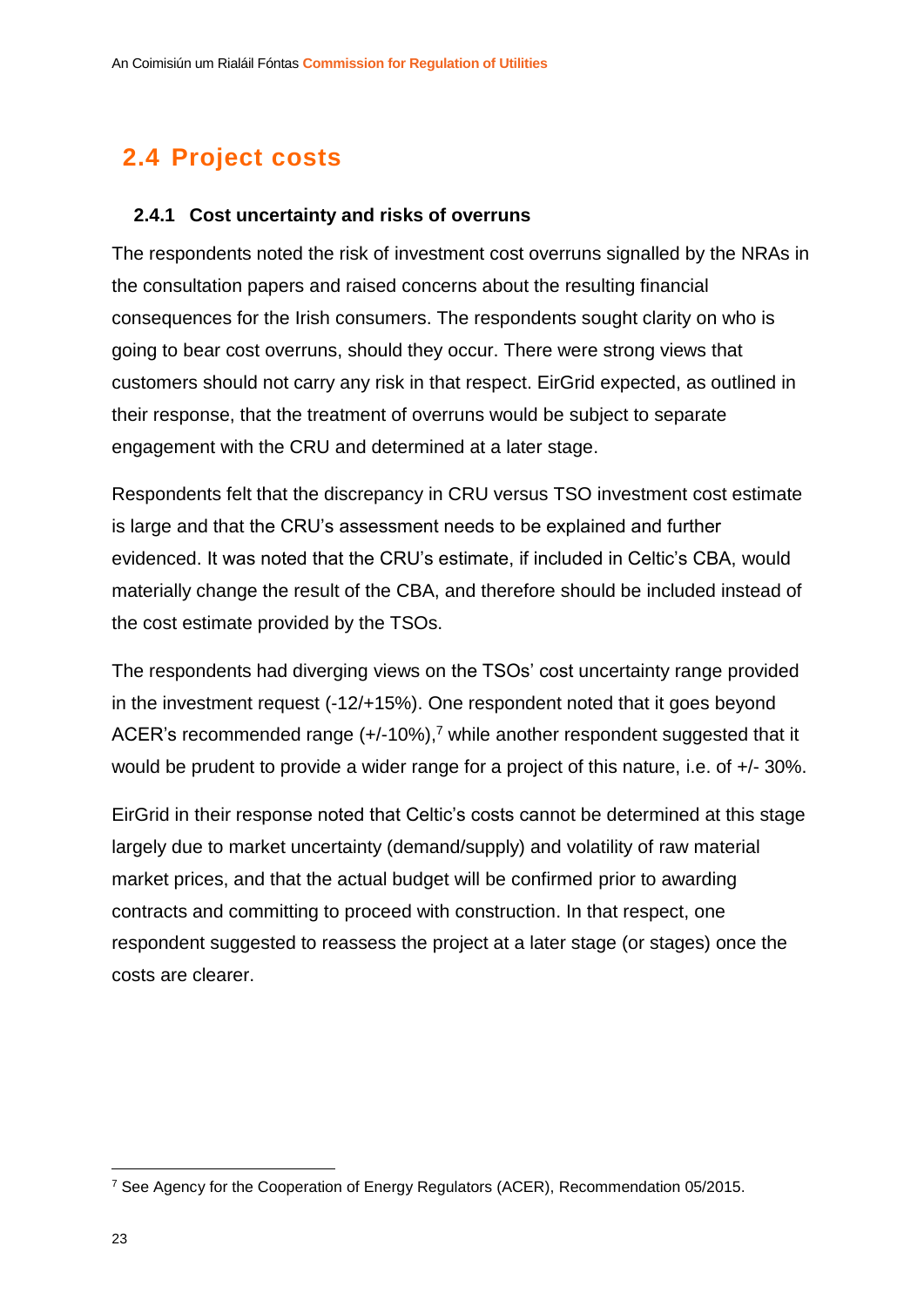#### *CRU comment*

Both NRAs share the concerns regarding potential cost overruns and the CBCA decision aims to mitigate this risk.

In particular, the CBCA decision is conditional on Celtic receiving a substantial EU financial support covering, at minimum, 60% of project's estimated investment costs. The NRAs also agreed that, should overruns occur, they would be shared 50/50 between EirGrid and RTE, and any amount of the EU financial support above the minimum amount required (60% of project's estimated investment costs) would be ring-fenced to cover any costs overruns.

Furthermore, the NRAs will develop appropriate incentives for the TSOs to minimise the risk of cost overruns. The TSOs will be requested to submit periodic cost estimate reviews and report to both NRAs on any material changes in cost estimate. The CBCA decision also states that the TSOs shall not commit any significant expenses until procurement of the infrastructure is complete and the overall cost of the main supply contracts (including cables) is known. Moreover, should the cost of these contracts materially exceed the estimated costs (i.e. by 20%) or should the total costs of the project be reviewed significantly upwards (i.e. by 20%), the NRAs have agreed to consult with the project parties and to review this decision in order to reconsider the opportunity to invest in the project and/or the cross-border cost allocation decision regarding cost overruns.

As part of our assessment of Celtic's CBA, we have modelled a cost sensitivity that reflects a 20% overrun in capital expenditure. This could reduce the project's net welfare benefits in Ireland by up to €28 million (in NPV terms). This reflects the conservative assumptions that no grant above the minimum 60% requirement will be made available, and that no cost sharing mechanism is included as part of the incentive package agreed with the TSOs.

The CRU's investment cost assessment is based on both publicly available and commercially sensitive and confidential data. The sensitive nature of some of these sources means that they cannot be made available. Where publicly available benchmarks were used (e.g. [the UK Electricity Transmission Costing Study\)](https://www.theiet.org/impact-society/factfiles/energy/policy-briefings/electricity-transmission-costing/), we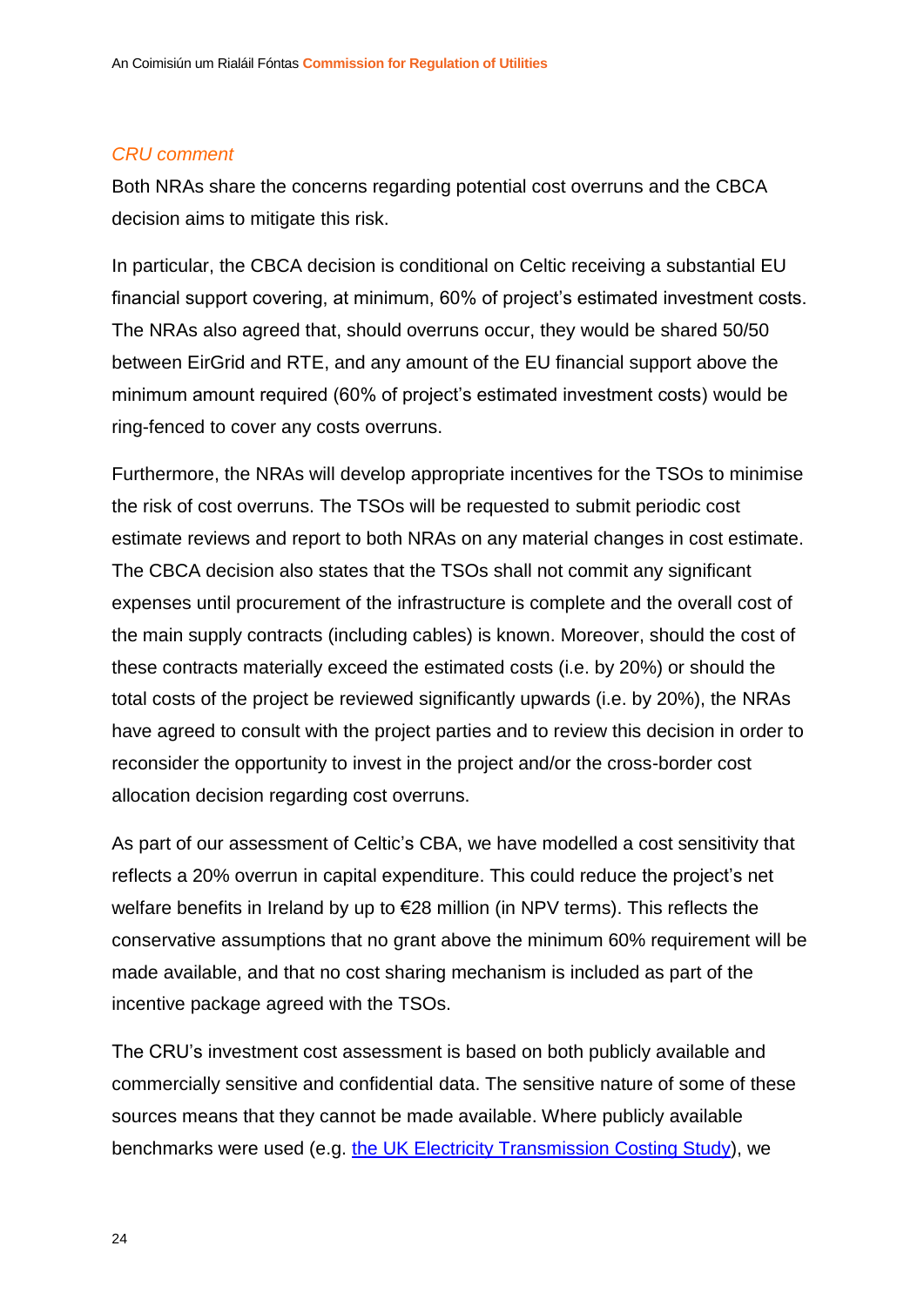attempted like for like comparison, for example by removing contingency and developer costs where the benchmarks offer enough granularity to do so.

#### <span id="page-25-0"></span>**2.4.2 Network reinforcement and system operational costs**

Respondents suggested to include network reinforcement and increased system operational costs due to Celtic in the CBA calculation, and that not including them might not be in line with the EU approved methodology.

Some respondents questioned the TSO estimated increase in system costs due to Celtic. These are the costs of meeting the reserve requirement for operating a system with Celtic as the largest single infeed (700MW). The TSOs assumed that one to three similar size offshore windfarms would connect to the grid in the meantime and based on this, they attributed to Celtic only 25-50% of these costs. It was noted that that offshore windfarms might not be delivered as quickly as expected and/or might not be connected through single infeeds.

Two respondents noted that thermal capacity that might be displaced by the interconnector in energy generation, is likely to still be needed to provide system services. The respondents asserted that the potentially higher cost of keeping these plants in operation would need to be accounted for as well. It was suggested that the CRU should assess Celtic's capability to deliver ancillary services, such as black start and reactive power and compare this with conventional means of providing ancillary services.

One respondent sought clarity on the impact of Celtic on power flows and transmission constraints.

#### *CRU comment*

While we acknowledge that including network reinforcement and increased system costs due to Celtic in the CBA calculation may be consistent with the EU approved methodology, we note that the methodology does not explicitly require this. Additionally, in our view network reinforcement costs (as estimated both by the TSOs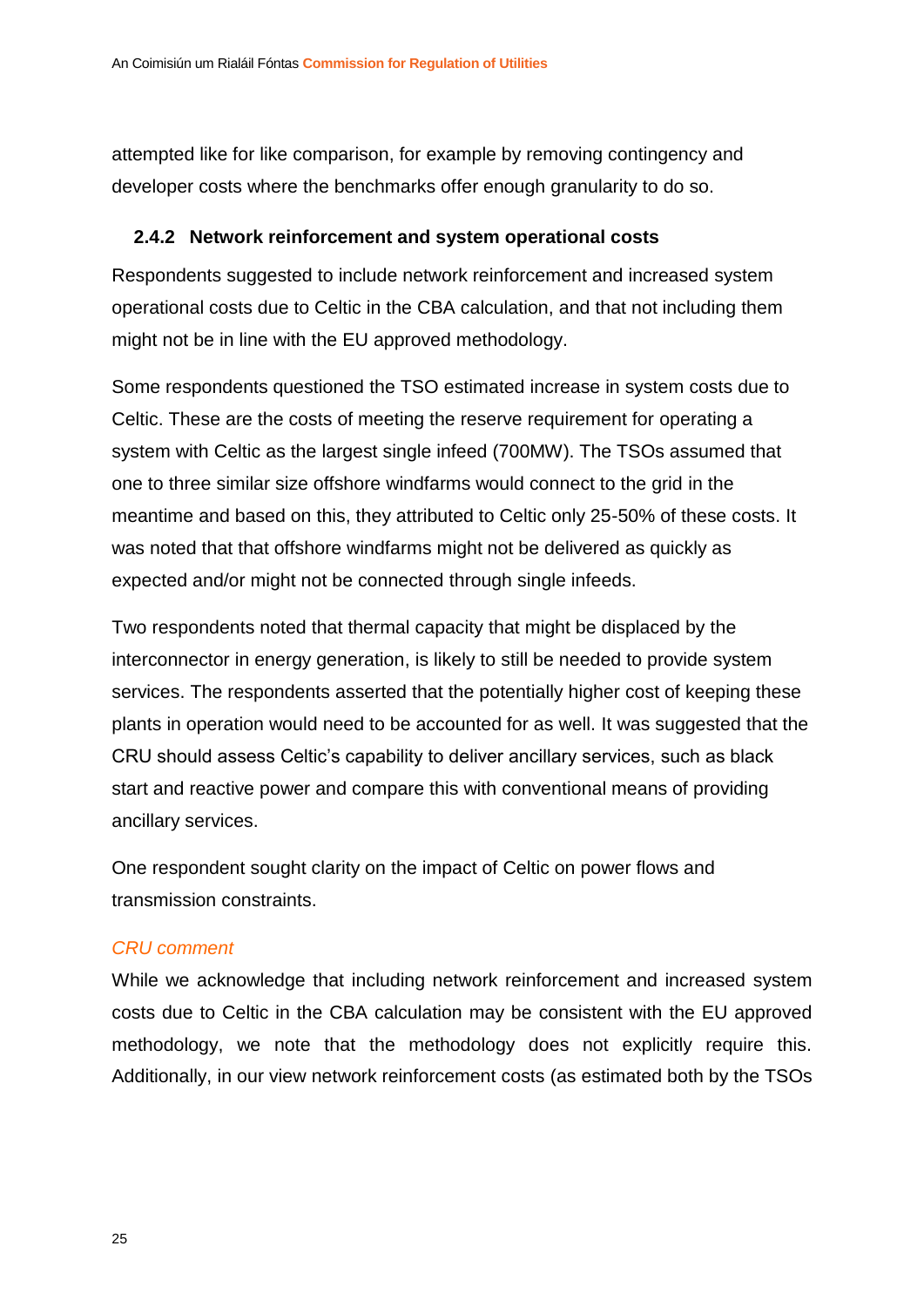and  $CRU)^8$  would be relatively small, compared to the scale of the interconnector project costs.

As for system costs, we acknowledge that an argument could be made for including these in the CBA. However, we note the difficulty in estimating such costs, particularly when some of the system services markets that respondents reference are yet to go live. Celtic may also be able to provide a suite of services that could assist with system operation. These have not been included in the CBA for similar reasons. The CRU considers that it would be inconsistent to consider potential system costs when the potential system benefits as a result of Celtic are difficult to quantify, and therefore not fully captured.

With regards to the specific issues raised around the estimation of system costs, we agree with the respondents questioning the TSOs' assumption that one to three similar sized offshore windfarms will connect to the Irish system. While the most optimistic scenario from EirGrid's Tomorrow Energy Scenarios assumes that 3,000MW of offshore wind generation capacity is developed by 2030, the other three scenarios assume a much more conservative development of offshore wind, ranging from 250MW to 1,000MW (see [CRU/18/265,](https://www.cru.ie/document_group/celtic-electricity-interconnector/) section 3.2.3).

Regarding the concerns around the potential for increased costs in keeping thermal capacity operational for the provision of system services, we consider that as the energy market evolves there could be a multitude of factors that impact on the cost of system services provision. We do not consider that any additional costs can be definitively attributed to any specific project or development. It is our view that the competitive tendering of system services will ensure the lowest possible economic cost and that participants are adequately rewarded for the provision of such services.

Please see section [2.3.2](#page-19-0) for our comments in relation to Celtic's impact on power flows and transmission constraints.

1

<sup>&</sup>lt;sup>8</sup> See sections 3.1.3 and 3.2.3 in the consultation paper [\(CRU/18/265\)](https://www.cru.ie/document_group/celtic-electricity-interconnector/) respectively.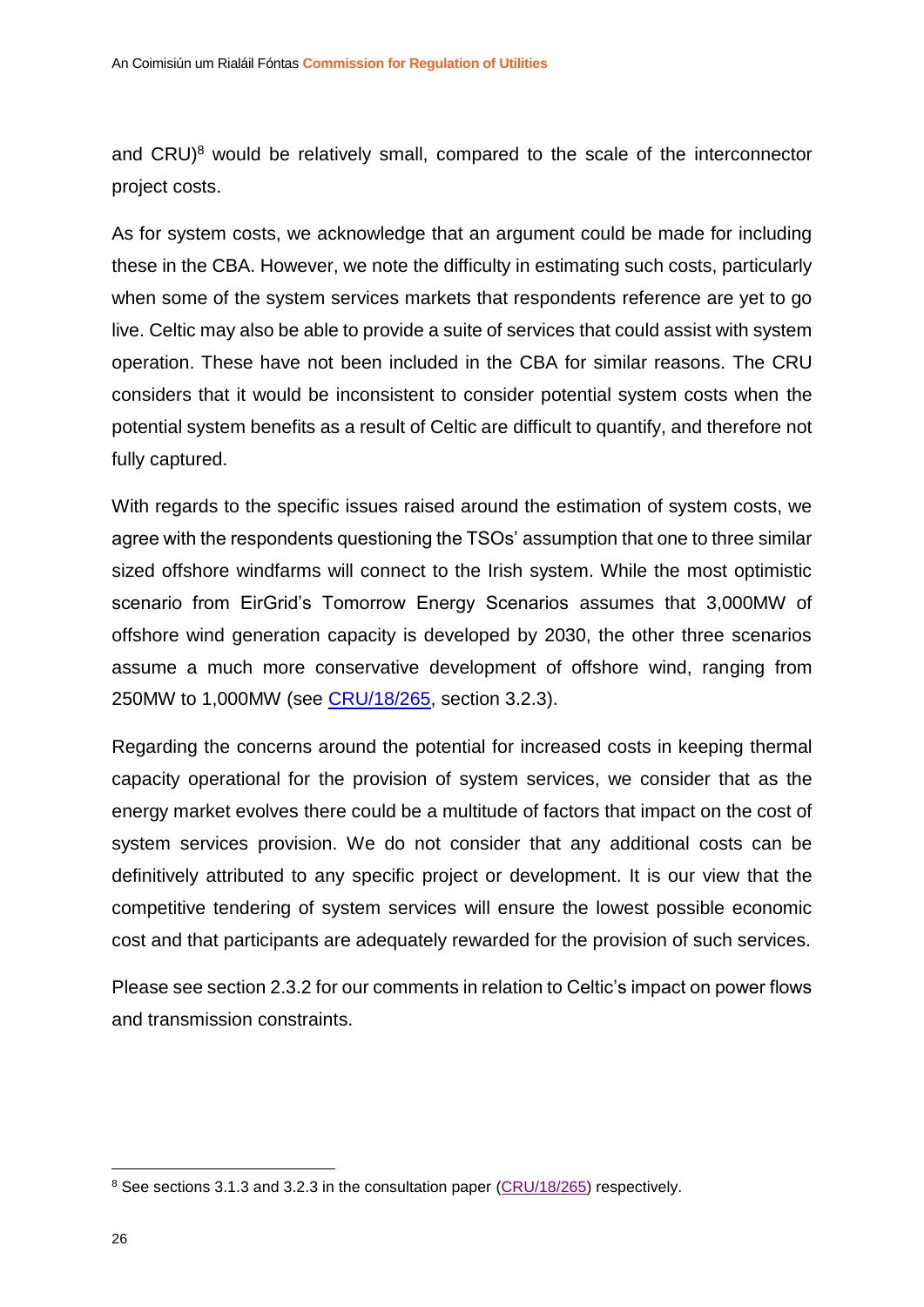# <span id="page-27-0"></span>**2.5 EU financial assistance**

The majority of respondents commented on the TSOs' intention to apply for the CEF grant.

According to the respondents, significant CEF funding is needed to alleviate both the risk and potential financial impacts of the project on both Ireland and France. One respondent queried why the TSOs do not intend to apply for the maximum amount of funding (covering 75% of project costs). Another respondent noted that requesting the maximum level of grant would be largely based on Celtic's role in strengthening EU solidarity, and this is uncertain and depends on the outcome of Brexit.

One respondent suggested that no works should commence until guaranteed funding is in place.

#### *CRU comment*

We note that without the EU financial support, including Celtic in national tariffs would have a material impact on the Irish consumers, and increase tariffs to a level that would be significantly higher than in other EU countries given the relatively high investment cost and the small size of the Irish market.

We have assessed that the potential impact on Irish consumers in case of a 65:35 cost split between Ireland and France respectively, as agreed with the CRE, could be as much as  $\epsilon$ 385<sup>9</sup> million in NPV terms. As a result, we have agreed with the CRE that significant EU financial assistance would be needed to ensure Irish consumers do not face significantly higher transmission charges due to this investment. A CEF grant would result in Irish consumers bearing a smaller portion of project costs, hence being less adversely impacted.

We note that Celtic may be awarded a maximum CEF grant of €697.5 million, i.e. 75% of total project costs. We are of the view that if Ireland has to pay 65% of project costs, we would require at least 65% of the required minimum grant level (60% of project costs) to be allocated to Ireland to mitigate the risk of a negative

1

<sup>&</sup>lt;sup>9</sup> This is based on the CRU Sustainable Transition scenario, under a 70% Celtic availability sensitivity, in the Celtic & new IE-GB IC case. See section [2.3.3](#page-20-0) for more details on how this value was estimated.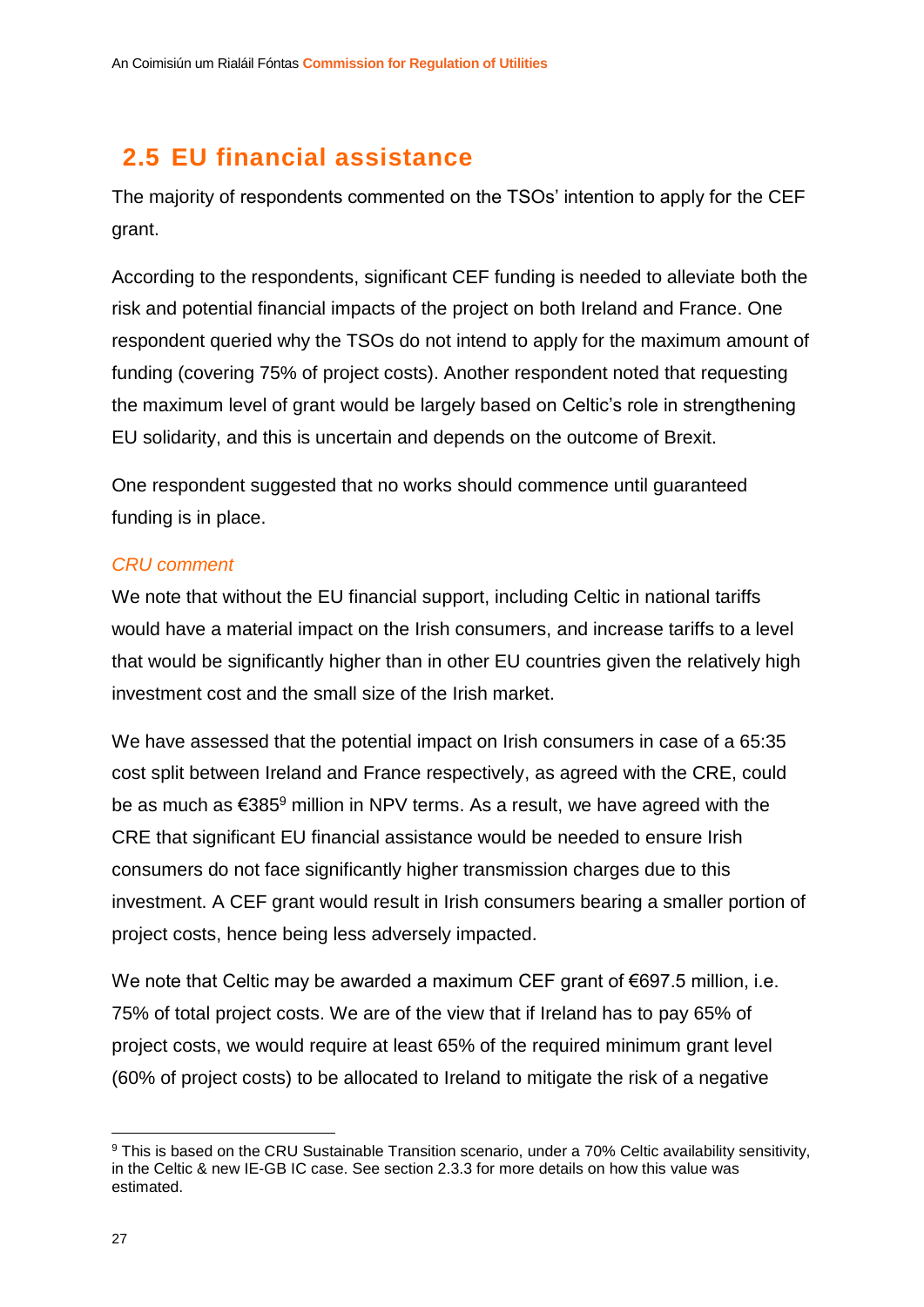consumer impact should the benefits from the project turn out to be significantly lower than modelled in some scenarios. This level of grant for Ireland would ensure that including Celtic in national tariffs does not represent a disproportionate burden for Irish consumers.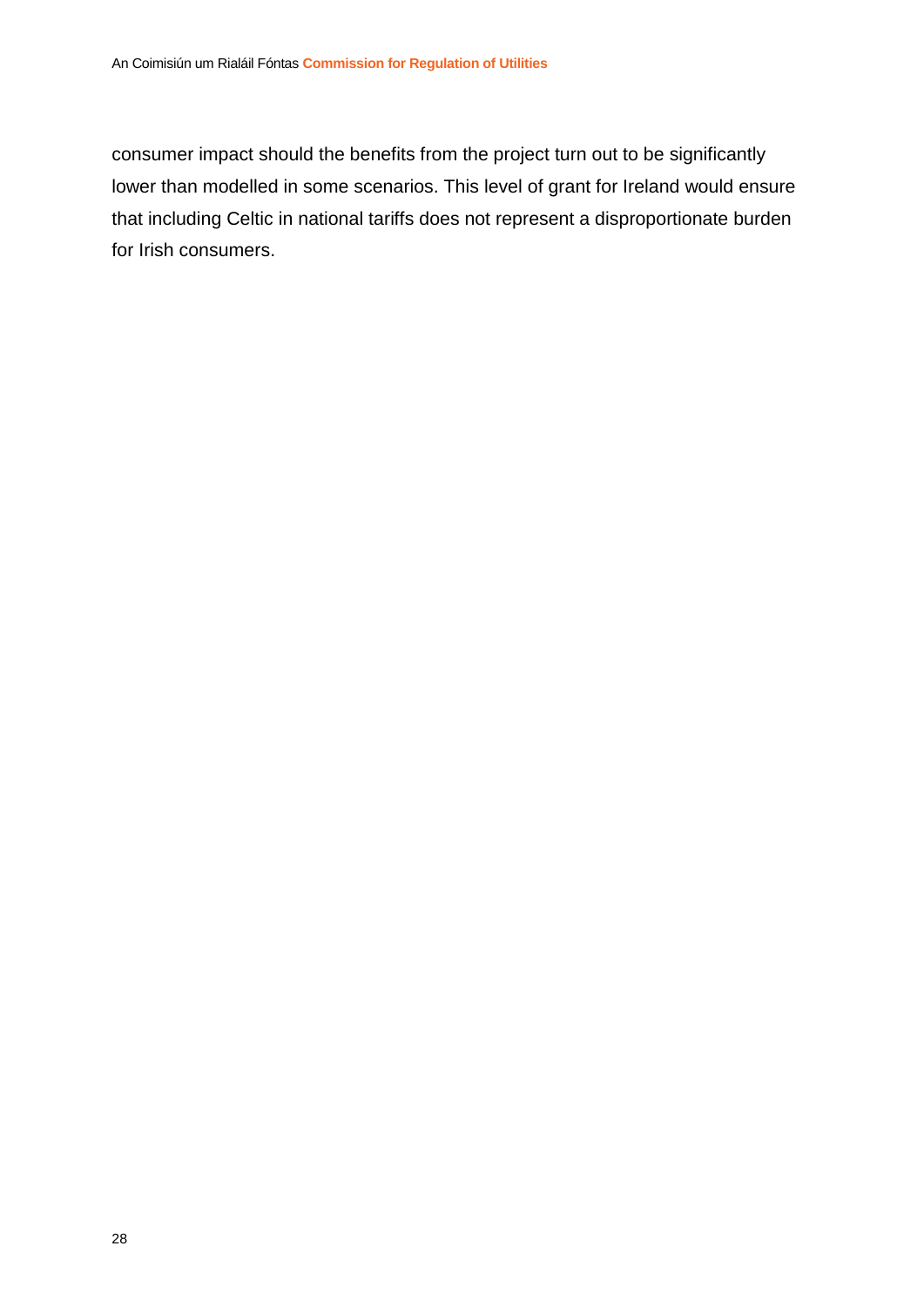# <span id="page-29-0"></span>**2.6 Regulatory treatment**

Several respondents noted that they could not provide any detailed comments on the proposed regulatory treatment given the lack of detail in the investment request. More generally, it was suggested that a clear regulatory framework for the allocation of costs and risks should be devised that sufficiently protects the interest of consumers while encouraging investment in infrastructure projects. In that respect, some respondents believed that more risk should be borne by investors, rather than consumers, as the level of potential EU financial assistance and the potential consumer benefits remain uncertain (particularly in the case of two new interconnectors, see section [2.4\)](#page-23-0). Some respondents considered that the exposure of Irish consumers should be capped in a similar way to the cap suggested by the CRE under the French regulatory framework.

One respondent noted that the cost of infrastructure that facilitates the integration of renewable energy sources should be paid from general taxation, and not levied only on electricity consumers, since decarbonisation has wider societal benefits.

Two respondents were in favour of the Irish WACC/RAB<sup>10</sup> framework. It was noted that such model might improve price stability for consumers and provide additional comfort to lenders, who in turn could offer financing at more attractive rates. However, respondents were also concerned that an asset-light entity like EirGrid might be seeking to add Celtic to its RAB, and called for a more robust justification for applying this model. (EirGrid, in their response, reiterated that the proposed WACC/RAB model would be a suitable regulatory framework and consistent with the framework proposed for RTE in France.)

One respondent believed that a cost/risk sharing mechanism, such as a cap & floor, would be more appropriate than the traditional WACC/RAB model. EirGrid noted in their response that a cap & floor model might not be appropriate for Celtic as it would provide incentives to maximise congestion revenue in a manner that may raise actual or perceived conflict of interest with EirGrid's duties as the TSO.

1

<sup>10</sup> See glossary of terms.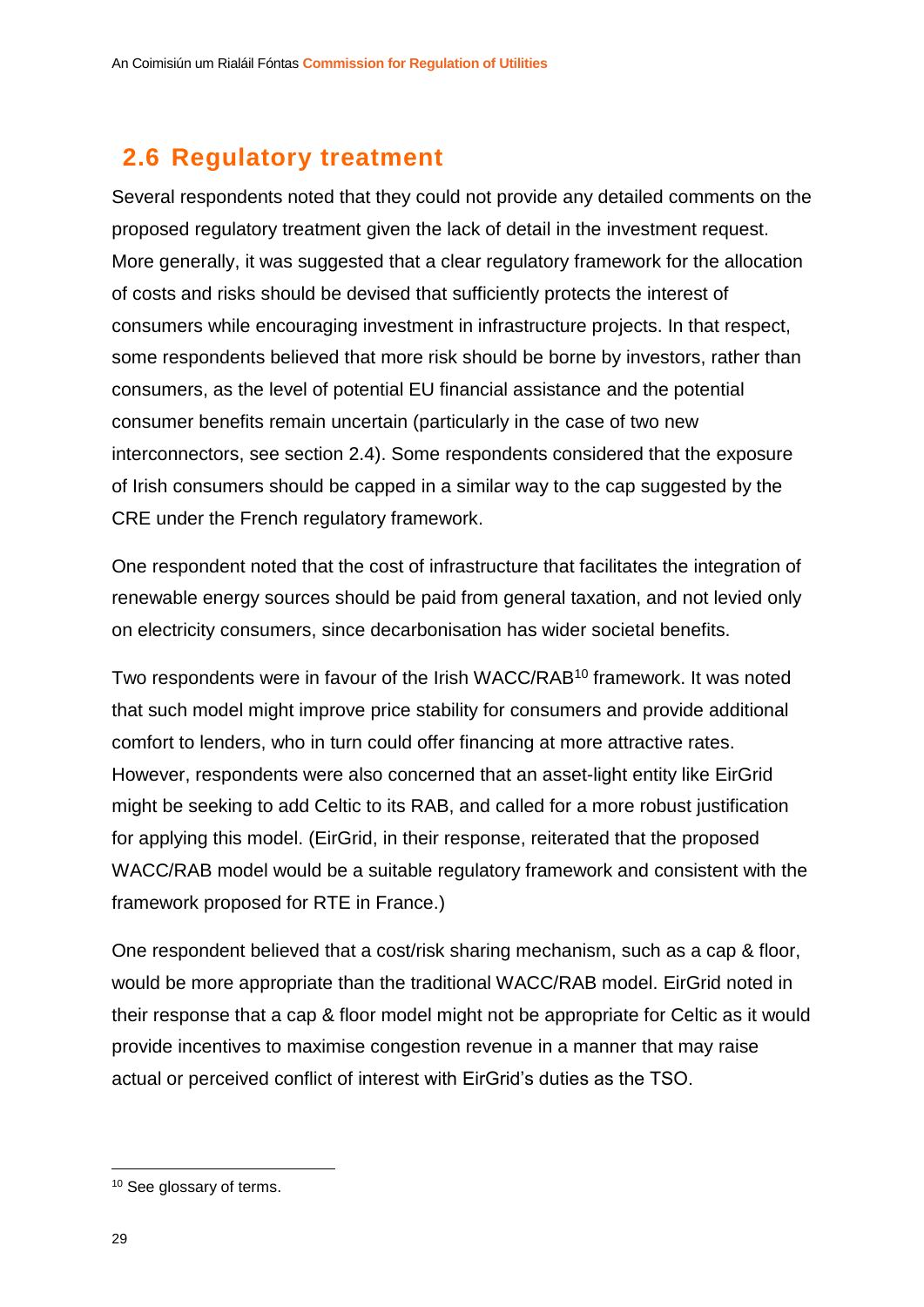Lastly, one respondent cautioned against 'double counting' interconnector revenues from energy and system services markets in assessing the potential impact of cap & floor payments on consumers, noting that the correlation between events in the two markets may not be zero.

#### *CRU comment*

We consider that the CBCA decision adequately protects the interests of Irish consumers. The CBCA agreement is conditioned on Celtic receiving a CEF grant of at least €558 million (60% of Celtic's expected CAPEX), with 65% of this amount being awarded to EirGrid. This condition effectively provides a cap on Irish consumer exposure.

In section [2.3.3](#page-20-0) we discussed our indicative assessment of the potential Irish consumer exposure (through tariff impacts) under a 65:35 cost split and a 0% CEF grant. With a 60% CEF grant (and 65% of this amount awarded to EirGrid), the potential Irish consumer exposure would be materially lower than without this aid. However, the ultimate cost and risk allocation on Irish consumers will depend on the nature of the regulatory framework. Subject to the CEF grant reaching the required minimum level, the CRU will develop a detailed regulatory framework for Celtic, and separately consult on that matter.

In developing this regulatory framework, the CRU will consider the respondents' views on the relative benefits, costs and risks that may arise under different regulatory regimes as well as conduct its own assessment.

Finally, in response to the concern raised by a respondent with regard to 'double counting' of revenues from energy and system services markets, we note that our indicative analysis of the potential impact on consumers relied on congestion revenues only, and did not include revenues from the provision of other system services. This is a conservative assumption and can be seen as a 'worst case' assessment of the impact on Irish consumers. We will consider the treatment of different sources of revenues in forecasting the consumer impact of different regulatory frameworks as part of developing a proposed framework for Celtic, that will be consulted on at a later stage.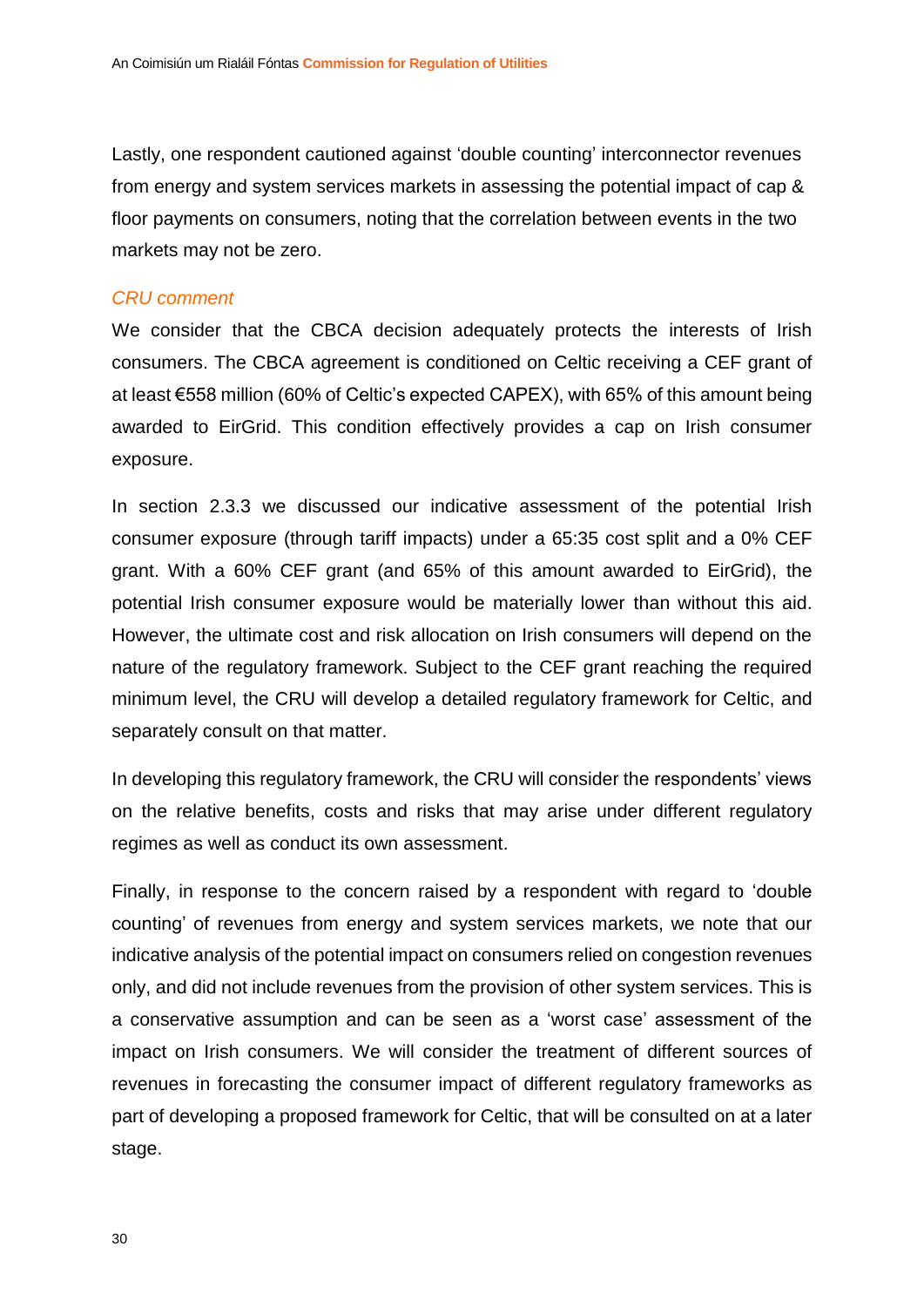# <span id="page-31-0"></span>**2.7 Ring-fencing arrangements**

One respondent expressed concerns about the adequacy of the ring-fencing arrangements between the TSO as operator of Celtic and the TSO as administrator / operator of the capacity and balancing markets and DS3 system services procurement. According to the respondent, the TSO's central role in system operation and DS3 procurement might give Celtic a competitive advantage to secure higher revenues from ancillary services. In that respect, the respondent referred to its feedback to CRU information paper on EirGrid's licences modifications required to implement I-SEM [\(CER/16/368\)](https://www.cru.ie/document_group/modifications-to-eirgrid-market-operator-licence-and-transmission-system-operator-licence-necessitated-to-implement-the-integrated-single-electricity-market-i-sem/) where it suggested a number of specific licence condition changes that might mitigate similar-type concerns.

#### *CRU comment*

We recognise that there is currently no formal ring-fencing in place between the Celtic project and EirGrid's licenced activity. Under the TSO licence, EirGrid is required to explore and develop new interconnection opportunities, such as the Celtic project. However, appropriate governance arrangements will have to be put in place in advance of Celtic's commissioning to ensure EirGrid's full compliance with its licence obligations once the project is in operation. To this aim, we are currently reviewing the existing governance arrangements as submitted by EirGrid,<sup>11</sup> and will propose the required mitigation measures as part of Celtic's regulatory framework, and separately consult on that matter. This will address any potential conflicts of interest within EirGrid between discharging of functions under its TSO licence and any work carried out as Celtic's project promoter.

<sup>1</sup> <sup>11</sup> EirGrid's report on Celtic Interconnector Project Governance, submitted to the CRU on 30 April 2018.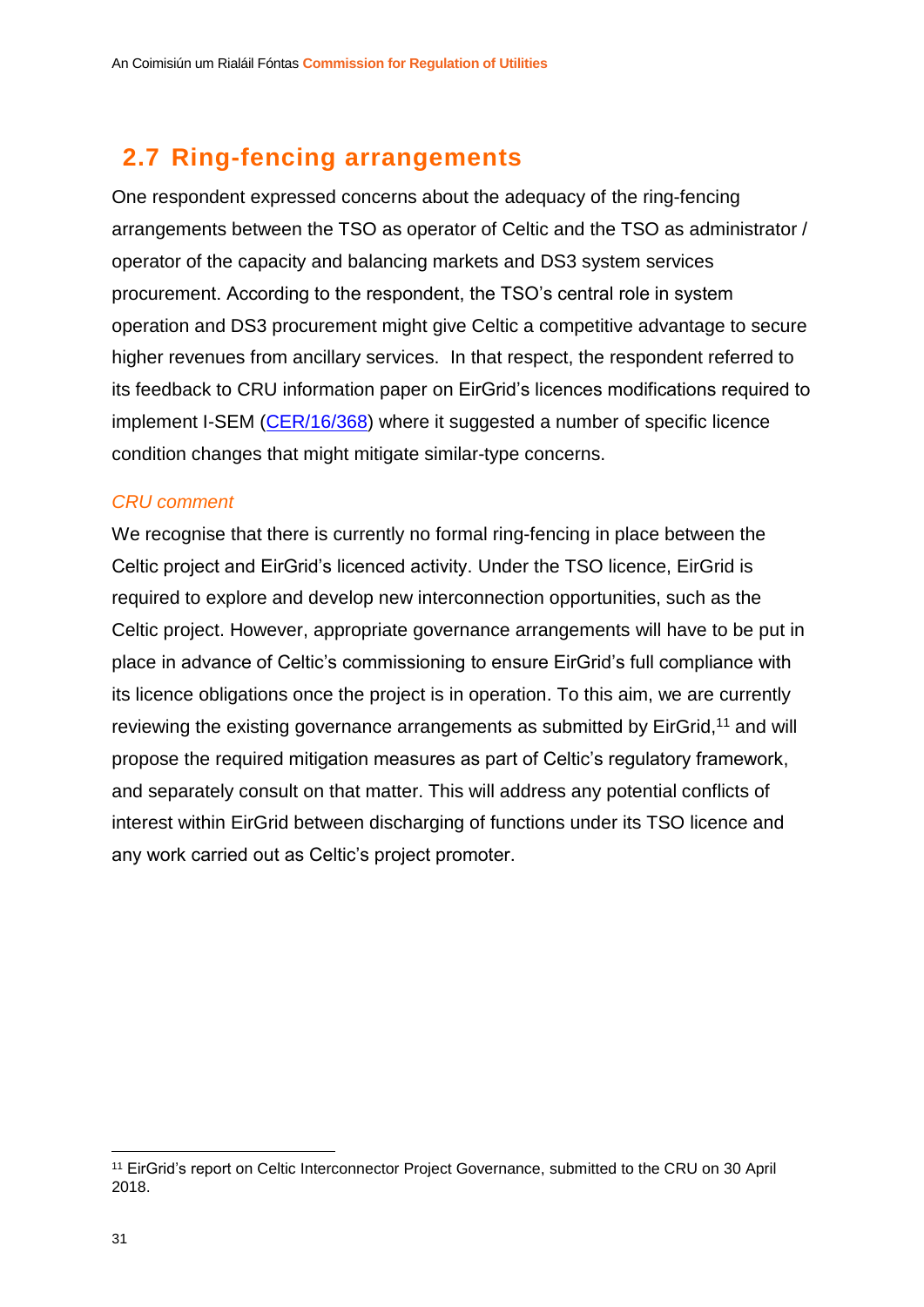# <span id="page-32-0"></span>**2.8 Celtic and other interconnectors**

Some respondents noted that Celtic's NPV depends on the level of interconnection between Ireland and Great Britain. Pointing at the CRU's recent decision on the Greenlink project [\(CRU/18/216\)](https://www.cru.ie/document_group/greenlink-electricity-interconnector/), respondents queried the need for investing in a second interconnector at this stage. In their view, it would be too costly for the Irish consumers to underwrite two new interconnectors. In terms of network impacts, one respondent noted that two interconnectors might lead to a significant generation constraint exacerbating the security of supply problem in the Dublin area and raising consumer costs.

The respondents saw the need to carry out further analysis on the interaction between the two interconnectors. It was noted that Ofgem's window approach or a competitive procurement process (tender) might be more adequate to determine which of the interconnectors constitutes the optimal solution for the Irish consumers.

One respondent noted that Celtic (and Greenlink) might undermine EWIC's business case. It was noted that regardless of this impact, EWIC would maintain a secure revenue stream as a fully underwritten interconnector. This was seen as a major drawback of imposing a second (or third) interconnector cost on consumers.

#### *CRU comment*

We note the respondents' comments on the interaction of Celtic and Greenlink, and suggestions to assess competing projects together. As outlined in [CRU/18/221,](https://www.cru.ie/document_group/policy-for-electricity-interconnectors/) section 3.3, a combined assessment of multiple projects would not be feasible in Ireland for practical reasons. However, we examined the interactions with existing and/or potential new interconnectors as part of each individual application. In that respect, we can confirm the respondents' concerns that, should a new IE-GB interconnector be developed alongside Celtic, net benefits from Celtic could be significantly reduced, but still remain positive in some scenarios.

We also note that commissioning both new interconnectors may be necessary for meeting the European Commission's 2030 interconnection targets with respect to the price differential with neighbouring markets, the ability to meet a substantial proportion of peak demand though interconnection, and enabling RES deployment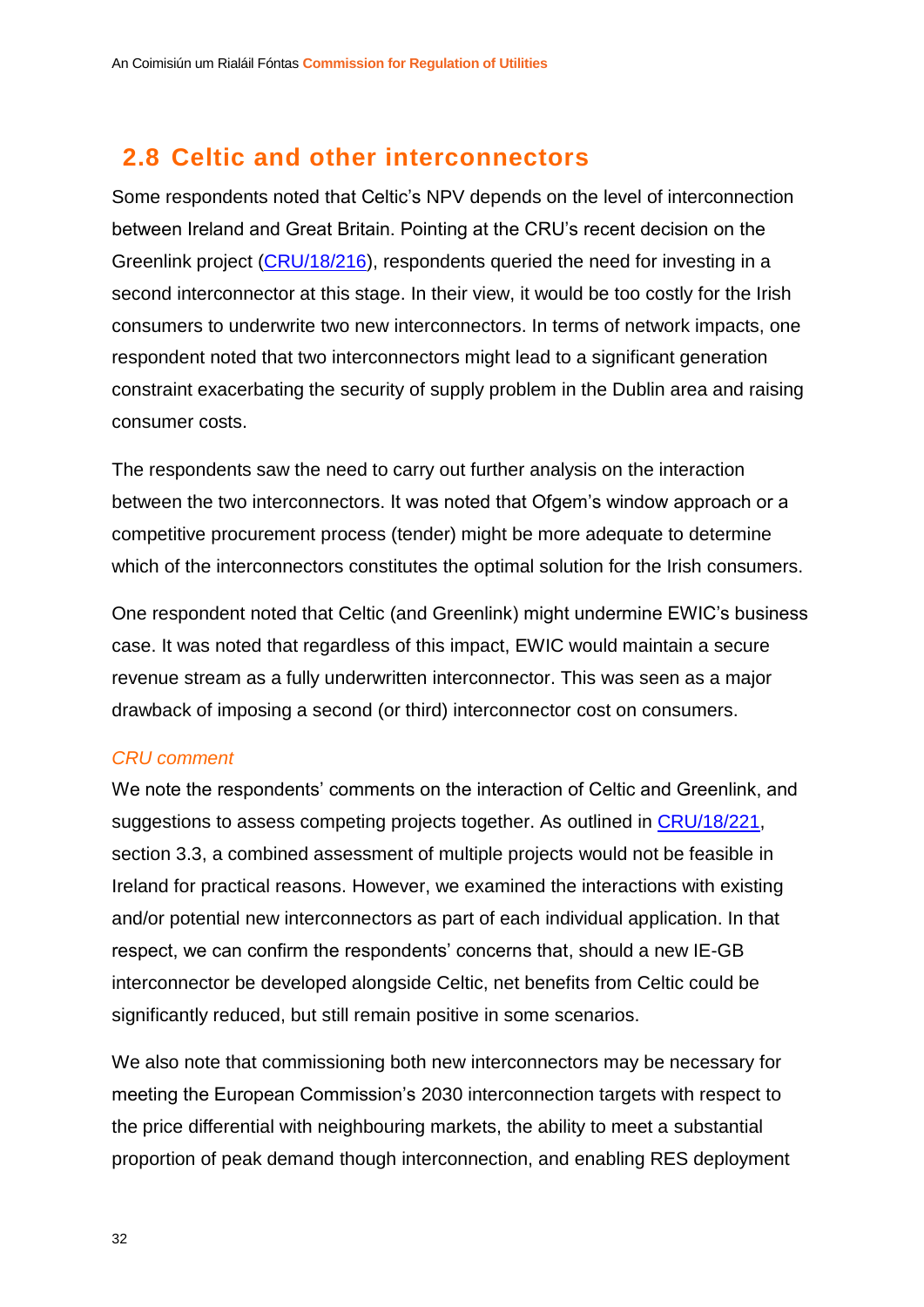(see section 5.2.7 in our consultation paper, [CRU/18/265\)](https://www.cru.ie/document_group/celtic-electricity-interconnector/). Further, should the United Kingdom leave the EU internal energy market in its exit from the EU, Ireland would be at risk of becoming completely isolated from this market until Celtic is commissioned, with a potential knock-on effect on electricity prices.

Also, the two new interconnectors (Celtic and a new IE-GB interconnector) connect Ireland to markets with different demand profiles and generation mixes. These differences can enable greater benefits in terms of security of supply, RES integration, and the reduction of  $CO<sub>2</sub>$  emissions than could otherwise be realised in with a single interconnector to one market.

In terms of a cumulative cost to consumers resulting from developing two new projects in parallel, we note that this depends on the regulatory framework devised for each interconnector by the CRU. For our assessment of cumulative network impacts of the two interconnector projects, see our comment in section [2.3.2.](#page-19-0)

With regard to the business case for EWIC, we acknowledge the respondent's point that the commercial business case for existing interconnectors may be impacted by the addition of Celtic (and/or another interconnector). Our modelling did suggest that congestion revenues for existing interconnectors would be likely to fall, particularly in the case where both Celtic and a new IE-GB interconnector are commissioned. Nevertheless, the commercial business case does not capture the full benefits to socio-economic welfare from existing interconnectors. It is our view that while the addition of new interconnectors likely reduces these benefits, they can be expected to remain positive. We also reiterate the benefits of additional interconnection highlighted above. Hence, the case for consumers to be underwriting these projects still remains.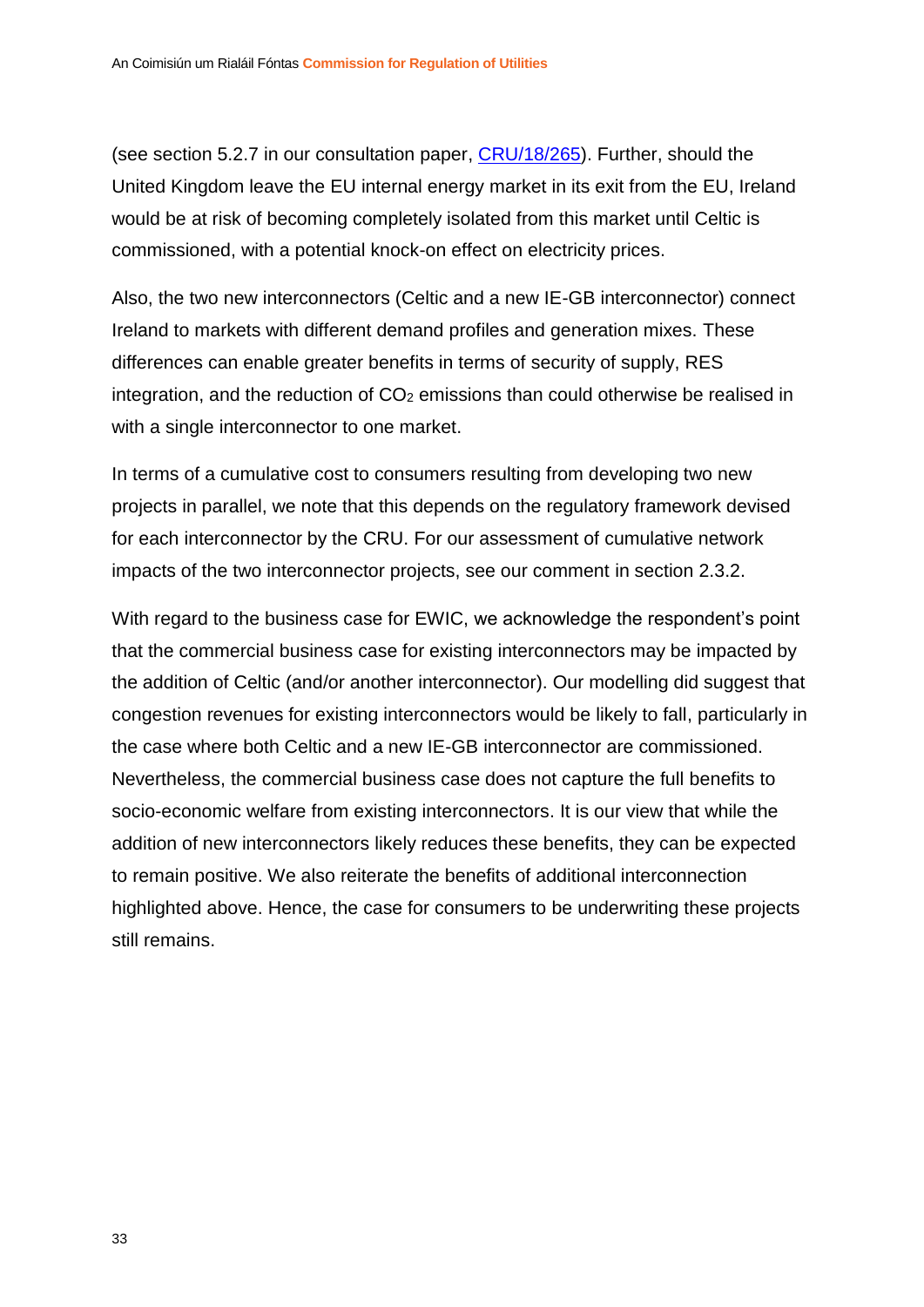# <span id="page-34-0"></span>**2.9 Other issues**

One respondent noted potential technical issues arising for generators located near Celtic's proposed connection point due to sub-synchronous resonance (SSR). The respondent noted that SSR might result in turbine-generator shaft failure and electrical instability at oscillation frequencies lower than normal frequency, and asked the CRU to assess these risks.

Another respondent asked whether Celtic would worsen the transmission loss adjustment factors (TLAFs) of the existing wind and thermal generators located in the South/South-East area. As noted by the respondent, the current TLAFs for this area would already be low, indicating that this is not the best location for new generation.

One respondent was concerned that if Celtic bids into the capacity market, with limited exposure to wholesale markets or specific penalties that incentivise performance, this could create distortions to achieve the all-island reliability standard. In relation to this, another respondent saw potential moral hazard risks when an interconnector regulated by a cap & floor regime participates in the capacity market.

Also any perverse incentives should be considered when developing the detailed regulatory arrangements.

#### *CRU comment*

We acknowledge the respondent's concern that the HVDC link may risk causing subsynchronous resonance to nearby generator sets, which may in turn result in shaft failures. It is not possible to predict the impact to the generation located near Celtic's proposed connection point without extensive further studies and investigations. However, we note that a wide variety of methods are employed for damping and controlling sub-synchronous resonance.

With regards to concerns around TLAFs, we note that these will depend on the interconnector losses and the expected interconnector flows. We accept that there will be an impact on the TLAFs in the region, however it is not possible to predict the significance of this issue without further study.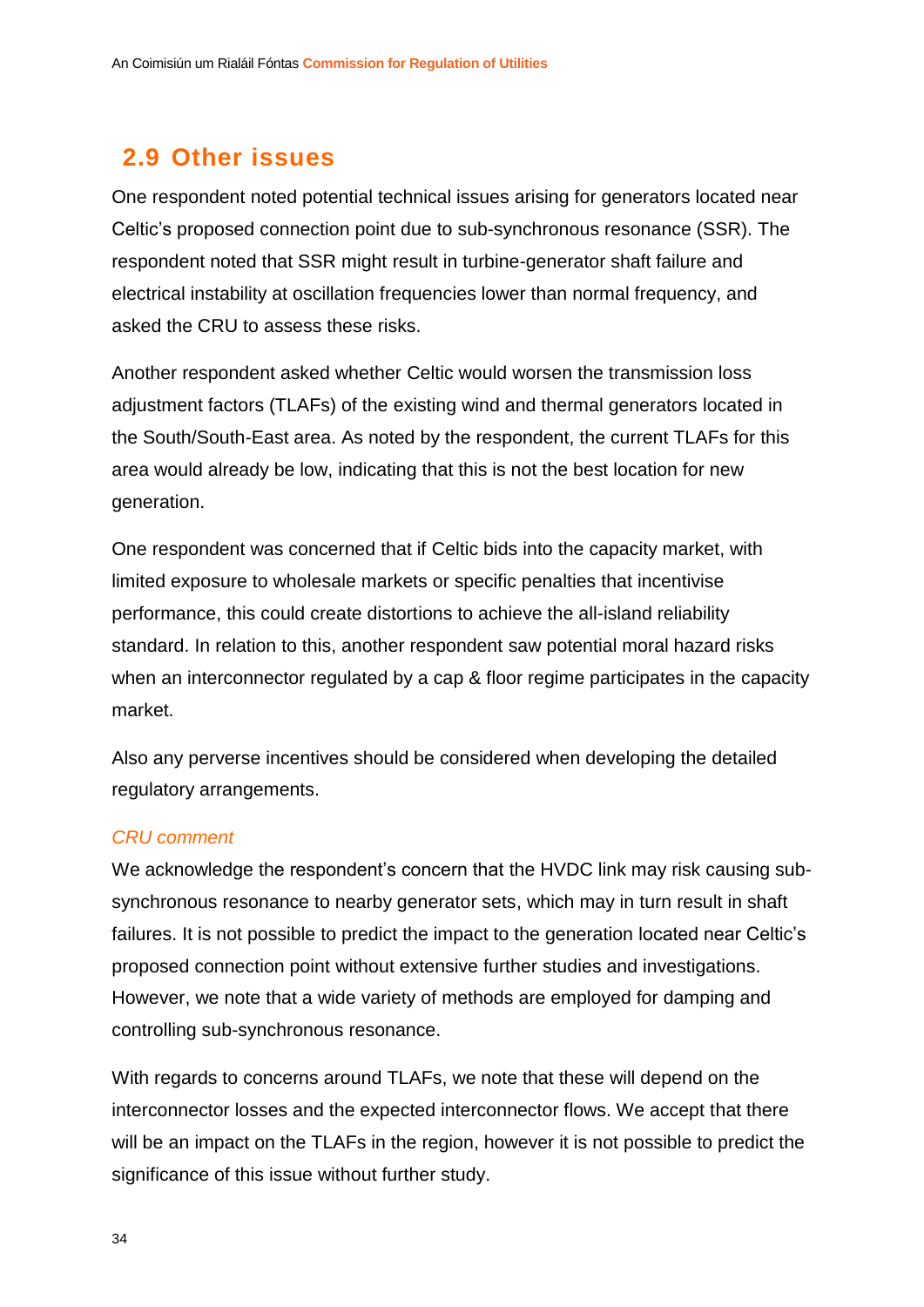We also note the above comment regarding the capacity market and will consider it when developing Celtic's regulatory model. Our proposals in that respect will be subject to a separate consultation.